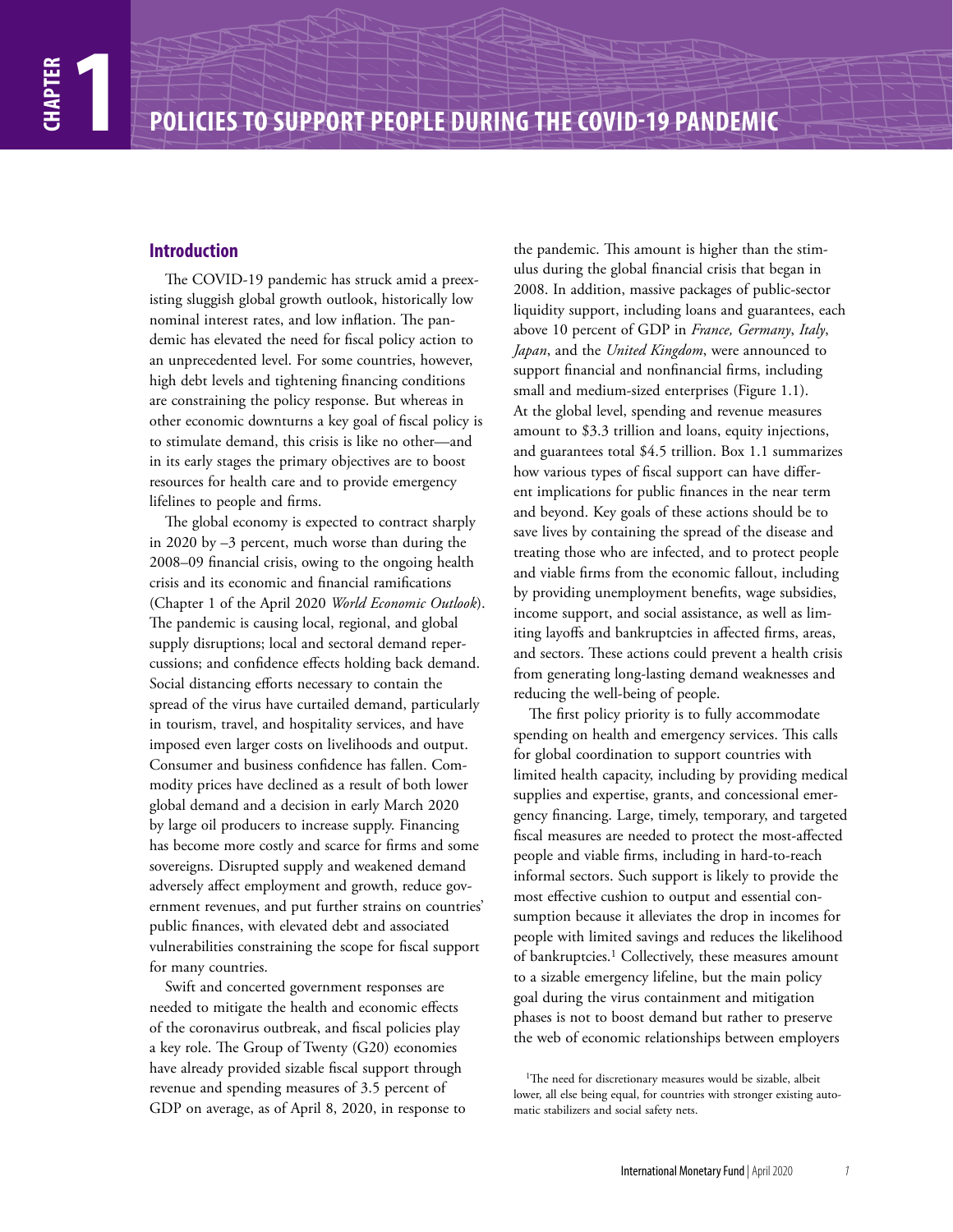#### Figure 1.1. G20 Fiscal Response to the COVID-19 Pandemic and the Global Financial Crisis (Percent of G20 GDP, left panel; percent of national GDP, right panel)

Countries are providing sizable fiscal support in response to the COVID-19 pandemic.



Sources: IMF 2009a; IMF 2009b; national authorities; and IMF staff estimates as of April 8, 2020. Note: Panel 1 includes above-the-line spending and revenue measures only, weighted by GDP in PPP-adjusted current US dollars. Panel 2 adds below-the-line measures (loans, equity injections) and government guarantees to revenue and expenditure measures adopted in 2020. These are presented in the same panel for ease of reference but are not additive; see Box 1.1 and Special Feature Online Annex 1.1. The decomposition between loans and guarantees is based on available information as of April 8, 2020. G7 = Group of Seven; G20 = Group of Twenty; PPP = purchasing power parity.

and employees, producers and consumers, and lenders and borrowers. Given their large fiscal costs, these measures should be embedded in a medium-term fiscal framework. Measures that are not included in revenue or expense, such as government guarantees of business loans, should be transparently managed and recorded to mitigate potential fiscal risks. As the virus is contained and people return to work, a broad-based fiscal stimulus becomes more effective. Depending on access to markets and the availability of fiscal space, such broad-based fiscal stimulus could facilitate the recovery.

### **Recent Fiscal Developments and Outlook**

The scope, desirability, and effectiveness of fiscal policy in response to the COVID-19 crisis, and even more so during the recovery stage, are influenced by interest rates, inflation, and debt levels.

• *Low nominal interest rates:* Low rates shift the balance of cyclical demand support toward fiscal policy as the effective lower bound on monetary policy rates binds more frequently (Chapter 2).2 Many governments can borrow at historically

low rates—one-fifth of global bonds traded in negative territory at the end of 2019 (Figure 1.2). Interest rates are expected to remain low in the core advanced economies for a long period (Chapter 1 of the April 2020 *Global Financial Stability Report*), including after the virus-related shutdowns end. However, for many frontier and emerging markets (and, at times, some advanced economies), borrowing costs have risen sharply and have become more volatile since the coronavirus began spreading globally.

- *High public debt*: Global debt (public and private) reached \$188 trillion (226 percent of GDP) in 2018, according to the IMF Global Debt Database. Average public debt of advanced economies had plateaued at about 100 percent of GDP in the 2010s, compared with 74 percent in 2007, and is now set to rise substantially as a result of the crisis. Meanwhile, it had steadily risen in emerging market and developing economies (Figure 1.3). High debt and rising debt service costs make it more difficult to conduct countercyclical fiscal policies. Likewise, as access to financing has become challenging for firms, and as the public sector steps in with loans and guarantees, related fiscal risks have risen.
- *Slow growth and low inflation:* Even prior to the current global recession, the real growth rate of GDP per capita had been subdued in

<sup>2</sup>Nonetheless, at the current juncture, synchronized and significant actions by large central banks, including rate reductions where possible, liquidity facilities, swap lines, and unconventional tools, have helped reduce systemic stress and lower sovereign spreads (Chapter 1 of the April 2020 *World Economic Outlook*).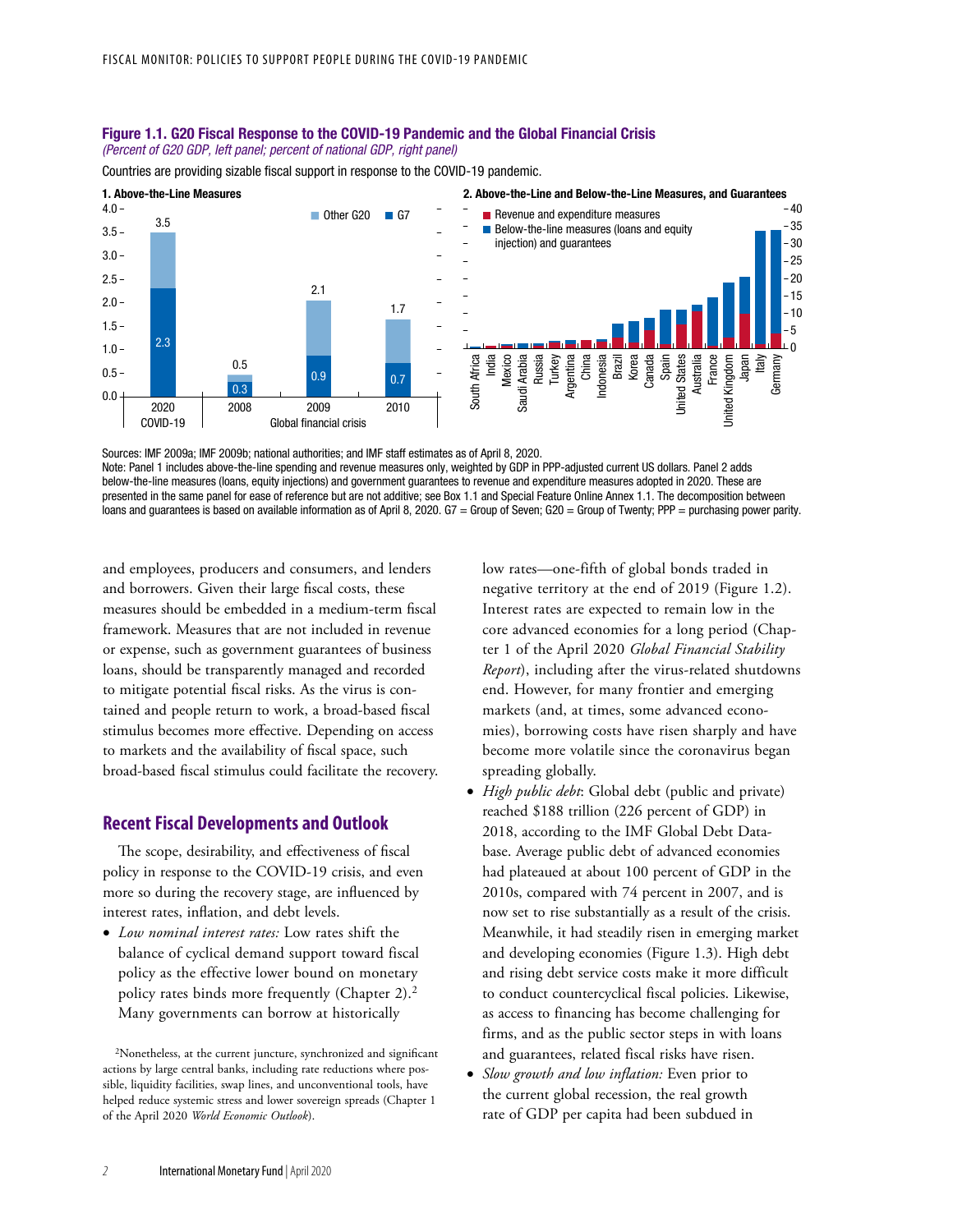#### Figure 1.2. Major Advanced Economies: 10-Year Government Bond Yields *(Percent)*



 $25 -$ Market interest rates are at their historical lows and negative in several advanced economies.

Sources: Jordà-Schularick-Taylor Macrohistory database (Jordà and others 2019); and IMF staff calculations. Note: The sample includes Australia, Belgium, Canada, Denmark, Finland, France, Germany, Italy, Japan, the Netherlands, Norway, Portugal, Spain, Sweden, Switzerland, the United Kingdom, and the United States. The figure shows the interquartile range (yellow bars) and the 10th and 90th percentiles (whiskers). Red markers signify the United States. Data for 2020 are through the end of March.

advanced economies, and had declined in emerging market and middle-income economies since 2013. There has also been a trend decline in public-investment-to-GDP ratios in advanced economies, and the growth rate of investment per capita in emerging market and developing economies has been slow (Figure 1.4). Moreover, inflation is below targets in two-thirds of inflation-targeting

countries. Since the onset of the pandemic and the sharp fall in commodity prices, inflation and inflation expectations have registered further declines in many economies.

The pandemic and its economic consequences will cause a major increase in fiscal deficits and public debt ratios across countries (Figure 1.5). Under the baseline

 $-20$ 

## Figure 1.3. General Government Gross-Debt-to-GDP and Interest-Expenditure-to-Tax-Revenue Ratios, 2007–20 (Percent)





#### Interest-to-tax (right scale) Debt-to-GDP 1. Advanced Economies 2. Emerging Market and Middle-Income Economies



### 3. Low-Income Developing Countries



Source: IMF, World Economic Outlook database.

Note: Interest-to-tax ratios are weighted averages among countries in the income group. The rise in the average interest-to-tax ratio of low-income developing countries in 2020 is largely driven by a few countries, such as Nigeria and Zambia, that are expected to experience sizable increases in their ratios.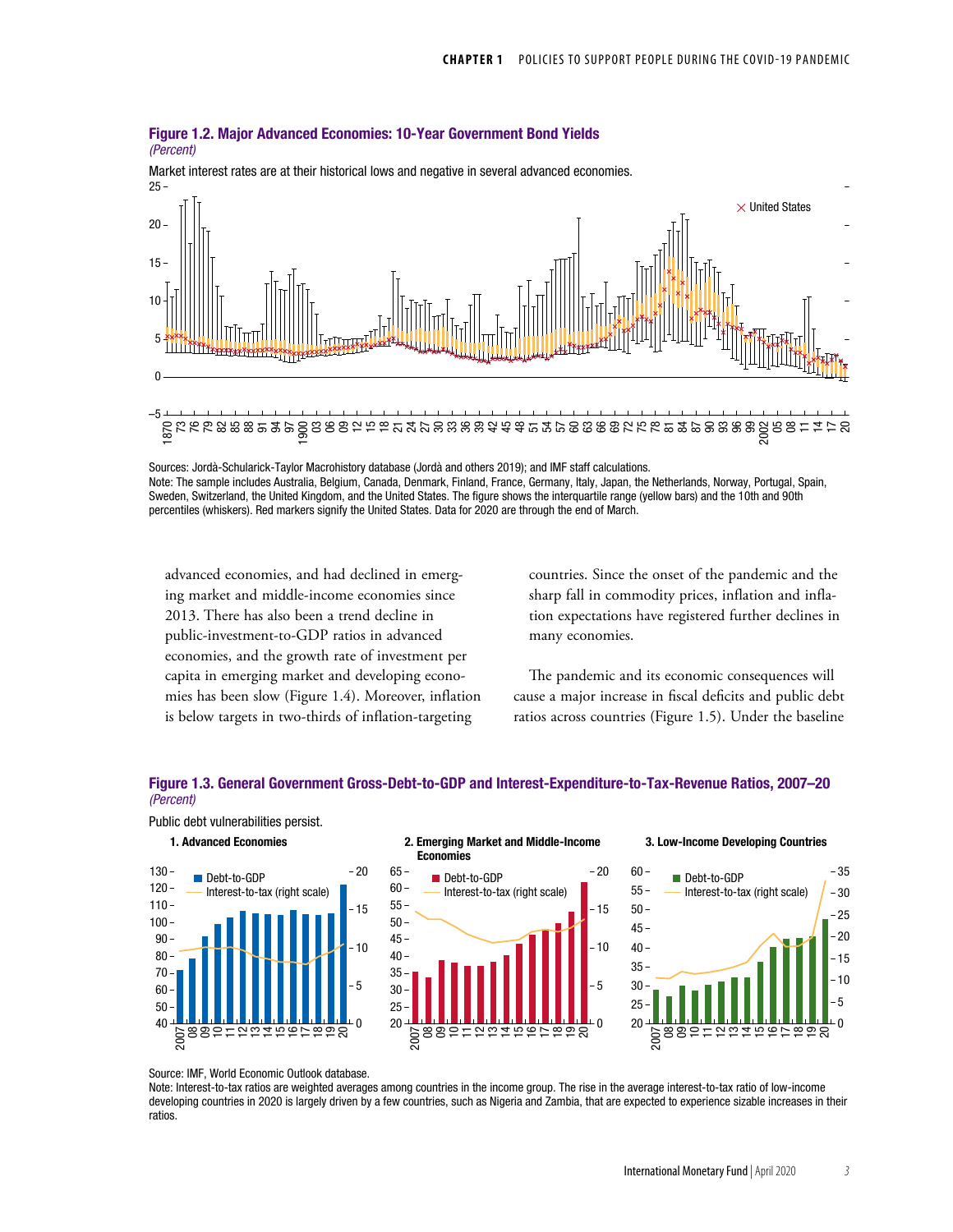## Figure 1.4. Public and Private Investment, 1995–2017

#### (Percent of GDP)

Before the pandemic crisis, public investment had been declining in advanced economies and was growing slowly in emerging market and middle-income economies and low-income developing countries.



Source: IMF, Investment and Capital Dataset.

scenario in the April 2020 *World Economic Outlook*, the COVID-19 pandemic is assumed to have a large negative effect on economic activity. Consequently, government revenues, including customs, will fall as activity and trade decline. The experience of the global financial crisis and past epidemics suggests that revenues fall even more sharply than output, as people and firms struggle to comply with their tax obligations (Sancak, Velloso, and Xing 2010). Moreover, spending on health and support to people, firms, and sectors is being ramped up to mitigate the health and economic effects of COVID-19. Fiscal positions in 2020, therefore, are set to become significantly more expansionary across all three country groups (advanced economies, emerging market and middle-income economies, and low-income developing countries) compared with the fiscal outturns at the end of 2019. Overall fiscal deficits are expected to widen more in advanced economies, partly reflecting a more pronounced projected economic contraction in advanced economies than in emerging market and developing economies (April *World Economic Outlook*, Table 1.1). Global debt is estimated to increase by 13 percentage points to reach 96.4 percent of GDP in 2020 (Table 1.2).

Another notable development is a further widening of sovereign and corporate spreads, with a decline

### Figure 1.5. Contribution to the Change in Global Government Debt and Deficits, 2007–20 (Percent of GDP)

A major increase in fiscal deficits and public debt ratios is expected across the world.



Source: IMF, World Economic Outlook database.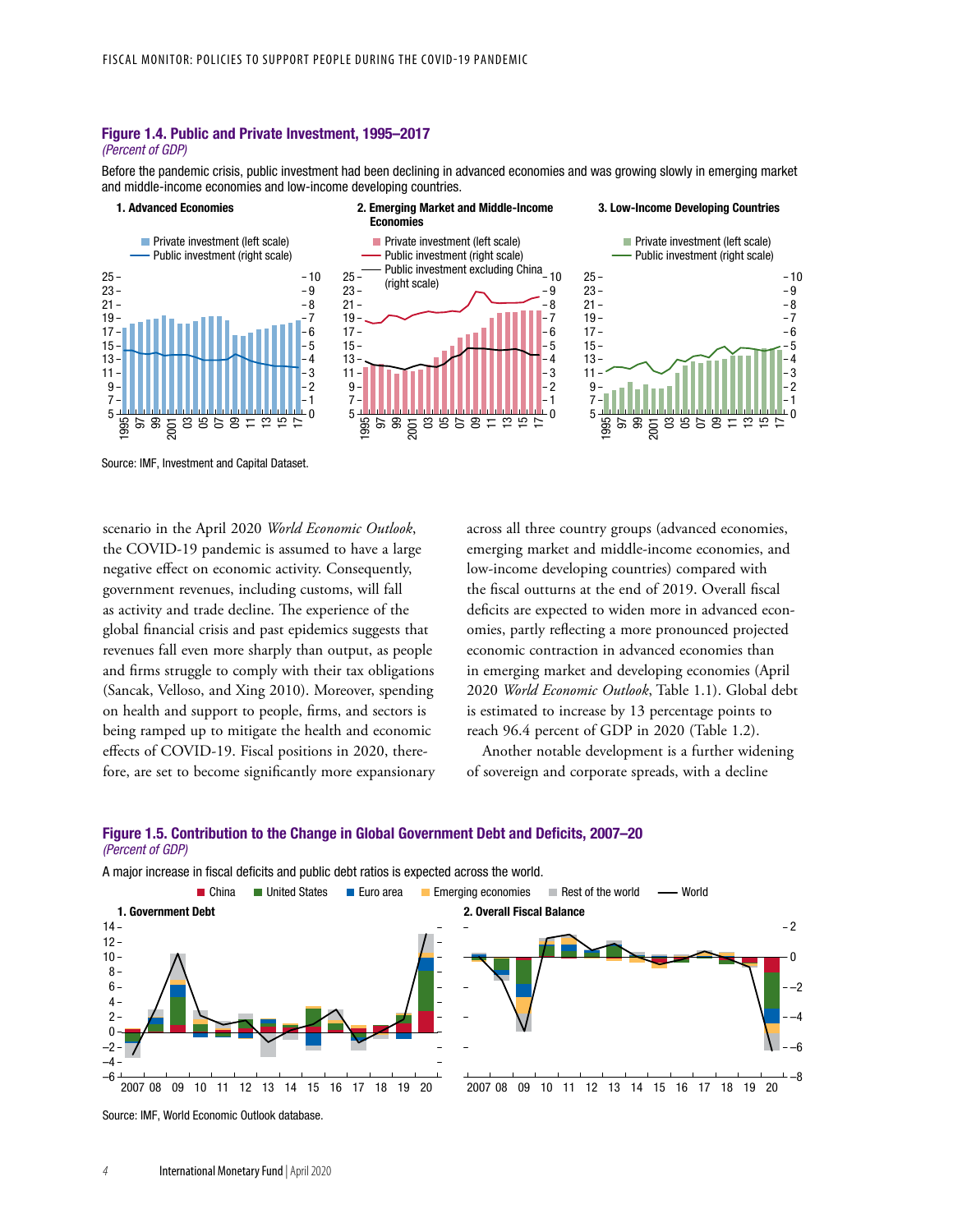|                  | Table 1.1. General Government Fiscal Overall Balance, 2012–20 |  |  |
|------------------|---------------------------------------------------------------|--|--|
| (Percent of GDP) |                                                               |  |  |

|                                                    |         |        |        |         |         |        |        |        | <b>Projections</b> |
|----------------------------------------------------|---------|--------|--------|---------|---------|--------|--------|--------|--------------------|
|                                                    | 2012    | 2013   | 2014   | 2015    | 2016    | 2017   | 2018   | 2019   | 2020               |
| World                                              | $-3.8$  | $-2.9$ | $-2.9$ | $-3.3$  | $-3.4$  | $-3.0$ | $-3.1$ | $-3.7$ | $-9.9$             |
| <b>Advanced Economies</b>                          | $-5.5$  | $-3.7$ | $-3.1$ | $-2.6$  | $-2.6$  | $-2.3$ | $-2.6$ | $-3.0$ | $-10.7$            |
| United States <sup>1</sup>                         | $-8.0$  | $-4.6$ | $-4.0$ | $-3.6$  | $-4.3$  | $-4.5$ | $-5.7$ | $-5.8$ | $-15.4$            |
| Euro Area                                          | $-3.7$  | $-3.0$ | $-2.5$ | $-2.0$  | $-1.4$  | $-0.9$ | $-0.5$ | $-0.7$ | $-7.5$             |
| France                                             | $-5.0$  | $-4.1$ | $-3.9$ | $-3.6$  | $-3.5$  | $-2.8$ | $-2.3$ | $-3.0$ | $-9.2$             |
| Germany                                            | 0.0     | 0.0    | 0.6    | 0.9     | 1.2     | 1.2    | 1.9    | 1.4    | $-5.5$             |
| Italy                                              | $-2.9$  | $-2.9$ | $-3.0$ | $-2.6$  | $-2.4$  | $-2.4$ | $-2.2$ | $-1.6$ | $-8.3$             |
| Spain <sup>2</sup>                                 | $-10.7$ | $-7.0$ | $-5.9$ | $-5.2$  | $-4.3$  | $-3.0$ | $-2.5$ | $-2.6$ | $-9.5$             |
| Japan                                              | $-8.6$  | $-7.9$ | $-5.6$ | $-3.8$  | $-3.7$  | $-3.1$ | $-2.4$ | $-2.8$ | $-7.1$             |
| <b>United Kingdom</b>                              | $-7.6$  | $-5.5$ | $-5.6$ | $-4.6$  | $-3.3$  | $-2.5$ | $-2.2$ | $-2.1$ | $-8.3$             |
| Canada                                             | $-2.5$  | $-1.5$ | 0.2    | $-0.1$  | $-0.5$  | $-0.1$ | $-0.4$ | $-0.4$ | $-11.8$            |
| <b>Others</b>                                      | 0.4     | 0.2    | 0.2    | 0.1     | 0.7     | 1.4    | 1.4    | 0.0    | $-5.3$             |
| <b>Emerging Market and Middle-Income Economies</b> | $-0.9$  | $-1.5$ | $-2.5$ | $-4.4$  | $-4.8$  | $-4.1$ | $-3.8$ | $-4.8$ | $-9.1$             |
| <b>Excluding MENAP Oil Producers</b>               | $-1.9$  | $-2.3$ | $-2.7$ | $-4.0$  | $-4.4$  | $-4.0$ | $-4.0$ | $-5.0$ | $-9.0$             |
| Asia                                               | $-1.6$  | $-1.8$ | $-1.9$ | $-3.3$  | $-3.9$  | $-4.0$ | $-4.5$ | $-6.0$ | $-9.9$             |
| China                                              | $-0.3$  | $-0.8$ | $-0.9$ | $-2.8$  | $-3.7$  | $-3.8$ | $-4.7$ | $-6.4$ | $-11.2$            |
| India                                              | $-7.5$  | $-7.0$ | $-7.1$ | $-7.2$  | $-7.1$  | $-6.4$ | $-6.3$ | $-7.4$ | $-7.4$             |
| Europe                                             | $-0.7$  | $-1.5$ | $-1.4$ | $-2.7$  | $-2.9$  | $-1.8$ | 0.4    | $-0.7$ | $-6.1$             |
| Russia                                             | 0.4     | $-1.2$ | $-1.1$ | $-3.4$  | $-3.7$  | $-1.5$ | 2.9    | 1.9    | $-4.8$             |
| Latin America                                      | $-2.9$  | $-3.2$ | $-5.0$ | $-6.8$  | $-6.2$  | $-5.4$ | $-5.2$ | $-4.0$ | $-6.7$             |
| <b>Brazil</b>                                      | $-2.5$  | $-3.0$ | $-6.0$ | $-10.3$ | $-9.0$  | $-7.9$ | $-7.2$ | $-6.0$ | $-9.3$             |
| Mexico                                             | $-3.7$  | $-3.7$ | $-4.5$ | $-4.0$  | $-2.8$  | $-1.1$ | $-2.2$ | $-2.3$ | $-4.2$             |
| <b>MENAP</b>                                       | 5.6     | 3.9    | $-1.5$ | $-8.5$  | $-9.6$  | $-5.8$ | $-2.9$ | $-3.8$ | $-9.8$             |
| Saudi Arabia                                       | 11.9    | 5.6    | $-3.5$ | $-15.8$ | $-17.2$ | $-9.2$ | $-5.9$ | $-4.5$ | $-12.6$            |
| South Africa                                       | $-4.4$  | $-4.3$ | $-4.3$ | $-4.8$  | $-4.1$  | $-4.4$ | $-4.1$ | $-6.3$ | $-13.3$            |
| <b>Low-Income Developing Countries</b>             | $-2.0$  | $-3.3$ | $-3.2$ | $-3.8$  | $-3.7$  | $-3.6$ | $-3.8$ | $-4.1$ | $-5.7$             |
| Nigeria                                            | 0.2     | $-2.3$ | $-2.1$ | $-3.2$  | $-4.0$  | $-5.4$ | $-4.3$ | $-5.0$ | $-6.4$             |
| <b>Oil Producers</b>                               | 1.6     | 0.4    | $-1.1$ | $-4.2$  | $-4.6$  | $-2.6$ | $-0.6$ | $-1.0$ | $-7.6$             |
| <b>Memorandum</b>                                  |         |        |        |         |         |        |        |        |                    |
| World Output (percent)                             | 3.5     | 3.5    | 3.6    | 3.5     | 3.4     | 3.9    | 3.6    | 2.9    | $-3.0$             |

Source: IMF staff estimates and projections.

Note: All country averages are weighted by nominal GDP converted to US dollars (adjusted by purchasing power parity only for world output) at average market exchange rates in the years indicated and based on data availability. Projections are based on IMF staff assessments of current policies. In many countries, 2020 data are still preliminary. For country-specific details, see "Data and Conventions" and Tables A, B, C, and D in the Methodological and Statistical Appendix. MENAP = Middle East, North Africa, and Pakistan.

<sup>1</sup> For cross-country comparability, expenditure and fiscal balances of the United States are adjusted to exclude the imputed interest on unfunded pension liabilities and the imputed compensation of employees, which are counted as expenditures under the 2008 System of National Accounts (2008 SNA) adopted by the United States but not in countries that have not yet adopted the 2008 SNA. Data for the United States in this table may thus differ from data published by the US Bureau of Economic Analysis.

2 Including financial sector support.

in borrowing costs for sovereigns that are considered to be safe and a simultaneous sell-off of assets that are perceived as risky. Spreads in many advanced and emerging market economies have risen sharply since the declaration of COVID-19 as a global health emergency by the World Health Organization in late January 2020. Many emerging market and middle-income economies have experienced portfolio flow reversals. Before the first outbreak of COVID-19 in late December 2019, effective nominal interest rates (that is, the average interest paid on existing public debt) were below 2 percent in more than one-third of

advanced economies, and in a smaller share (one-tenth) of emerging market and developing economies (Figure 1.6). Those rates are expected to fall further in safe haven countries (for example, the *United States, Japan, Germany*). However, given high levels of public debt—at 83 percent of global GDP in 2019—and large gross financing needs in several countries, the risk of a surge in refinancing costs persists (Figure 1.7). The lengthened residual maturity of debt in advanced economies is a mitigating factor (which increased from six to nearly eight years over the past decade at the general government level). The median residual maturity of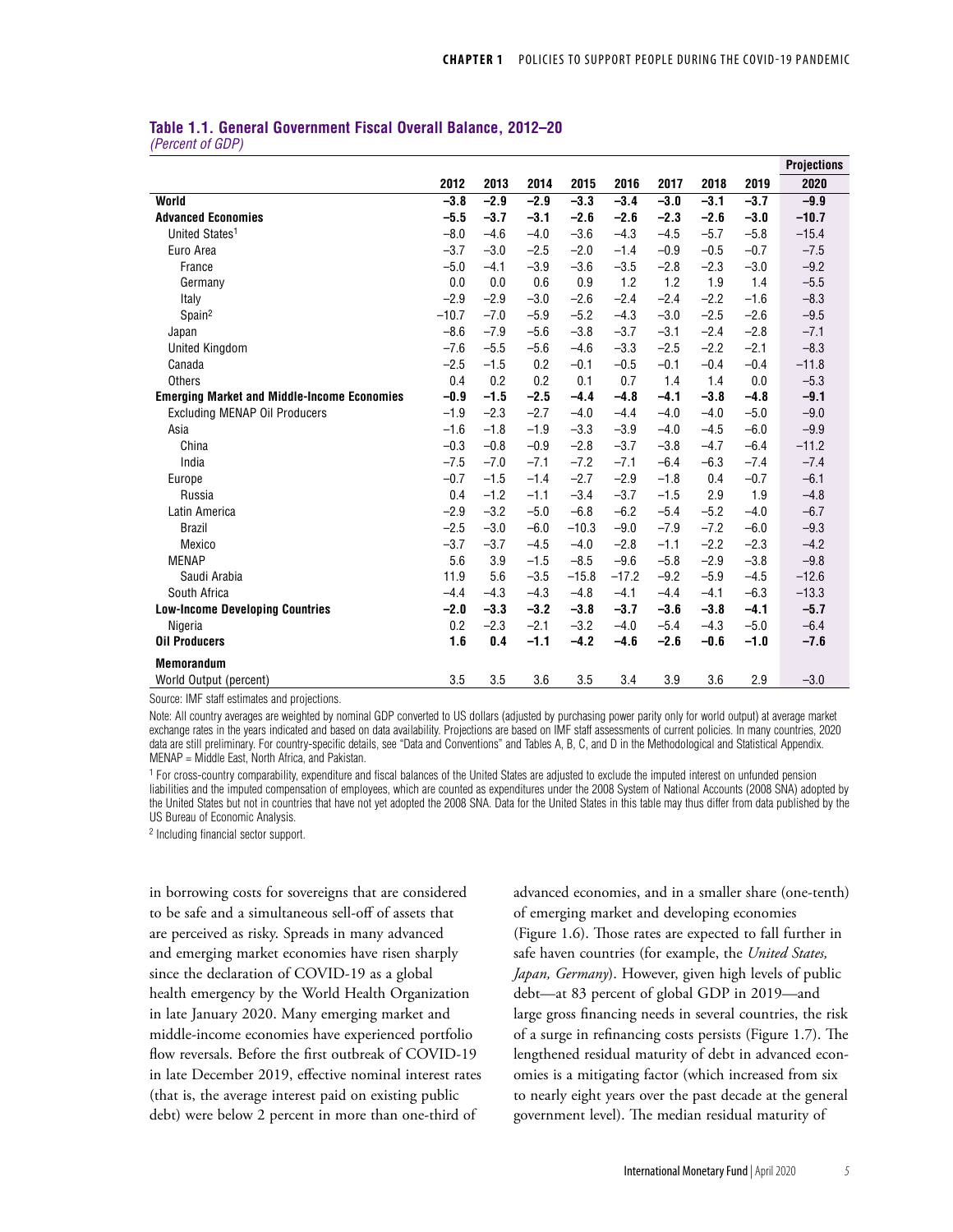## **Table 1.2. General Government Debt, 2012–20**

*(Percent of GDP)*

|                                                    |           |                      |          |          |          |          |          |          | <b>Projections</b>   |
|----------------------------------------------------|-----------|----------------------|----------|----------|----------|----------|----------|----------|----------------------|
|                                                    | 2012      | 2013                 | 2014     | 2015     | 2016     | 2017     | 2018     | 2019     | 2020                 |
| <b>Gross Debt</b>                                  |           |                      |          |          |          |          |          |          |                      |
| World                                              | 79.6      | 78.3                 | 78.6     | 79.7     | 82.7     | 81.3     | 81.5     | 83.3     | 96.4                 |
| <b>Advanced Economies</b>                          | 106.7     | 105.2                | 104.6    | 104.2    | 106.7    | 104.5    | 103.9    | 105.2    | 122.4                |
| United States <sup>1</sup>                         | 103.3     | 104.9                | 104.6    | 104.8    | 106.8    | 105.9    | 106.9    | 109.0    | 131.1                |
| Euro Area                                          | 90.7      | 92.6                 | 92.8     | 90.8     | 90.0     | 87.8     | 85.9     | 84.1     | 97.4                 |
| France                                             | 90.6      | 93.4                 | 94.9     | 95.6     | 98.0     | 98.4     | 98.4     | 98.5     | 115.4                |
| Germany                                            | 81.1      | 78.7                 | 75.7     | 72.1     | 69.2     | 65.3     | 61.9     | 59.8     | 68.7                 |
| Italy                                              | 126.5     | 132.4                | 135.3    | 135.3    | 134.8    | 134.1    | 134.8    | 134.8    | 155.5                |
| Spain                                              | 86.3      | 95.8                 | 100.7    | 99.3     | 99.2     | 98.6     | 97.6     | 95.5     | 113.4                |
| Japan                                              | 228.7     | 232.2                | 235.8    | 231.3    | 236.4    | 234.5    | 236.5    | 237.4    | 251.9                |
| <b>United Kingdom</b>                              | 83.2      | 84.2                 | 86.2     | 86.9     | 86.8     | 86.2     | 85.7     | 85.4     | 95.7                 |
| Canada <sup>1</sup>                                | 85.4      | 86.1                 | 85.6     | 91.2     | 91.7     | 90.5     | 89.7     | 88.6     | 109.5                |
| <b>Emerging Market and Middle-Income Economies</b> | 37.0      | 38.2                 | 40.3     | 43.7     | 46.5     | 48.0     | 49.7     | 53.2     | 62.0                 |
| <b>Excluding MENAP Oil Producers</b>               | 39.4      | 40.8                 | 43.1     | 45.7     | 48.1     | 49.5     | 51.5     | 54.9     | 63.5                 |
| Asia                                               | 39.7      | 41.4                 | 43.5     | 44.9     | 47.1     | 48.8     | 50.9     | 55.1     | 64.1                 |
| China                                              | 34.4      | 37.0                 | 40.0     | 41.4     | 44.2     | 46.1     | 49.1     | 54.4     | 64.9                 |
| India                                              | 67.7      | 67.4                 | 66.8     | 68.8     | 68.7     | 69.4     | 69.4     | 71.9     | 74.3                 |
| Europe                                             | 25.3      | 26.2                 | 28.2     | 30.5     | 31.5     | 29.7     | 29.4     | 29.2     | 36.5                 |
| Russia                                             | 11.2      | 12.3                 | 15.1     | 15.3     | 14.8     | 14.3     | 13.6     | 14.0     | 17.9                 |
| Latin America                                      | 47.1      | 47.8                 | 50.1     | 53.9     | 57.4     | 62.2     | 66.6     | 70.5     | 78.0                 |
| Brazil <sup>2</sup>                                | 62.2      | 60.2                 | 62.3     | 72.6     | 78.3     | 83.7     | 87.1     | 89.5     | 98.2                 |
| Mexico                                             | 42.7      | 45.9                 | 48.9     | 52.8     | 56.8     | 54.0     | 53.7     | 53.4     | 61.4                 |
| <b>MENAP</b>                                       | 23.4      | 23.5                 | 23.4     | 33.0     | 40.6     | 40.3     | 38.8     | 41.9     | 51.2                 |
| Saudi Arabia                                       | 3.0       | 2.1                  | 1.6      | 5.8      | 13.1     | 17.2     | 19.0     | 22.8     | 34.0                 |
| South Africa                                       | 41.0      | 44.1                 | 47.0     | 49.3     | 51.5     | 53.0     | 56.7     | 62.2     | 77.4                 |
| <b>Low-Income Developing Countries</b>             | 31.1      | 32.2                 | 32.2     | 36.4     | 40.2     | 42.3     | 42.6     | 43.0     | 47.4                 |
| Nigeria                                            | 17.7      | 18.6                 | 17.5     | 20.3     | 23.4     | 25.3     | 27.2     | 29.4     | 35.3                 |
| <b>Oil Producers</b>                               | 31.6      | 32.3                 | 33.3     | 38.9     | 42.1     | 42.5     | 42.3     | 44.2     | 54.6                 |
| <b>Net Debt</b>                                    |           |                      |          |          |          |          |          |          |                      |
| World                                              | 65.8      | 65.0                 | 65.2     | 66.8     | 69.4     | 68.2     | 68.6     | 69.4     | 85.3                 |
| <b>Advanced Economies</b>                          | 76.7      | 75.9                 | 75.7     | 75.8     | 77.5     | 75.9     | 76.0     | 76.6     | 94.2                 |
| United States <sup>1</sup>                         | 80.8      | 81.6                 | 81.4     | 81.1     | 82.1     | 82.1     | 83.2     | 84.1     | 107.0                |
| Euro Area                                          | 73.2      | 75.7                 | 75.9     | 74.7     | 74.3     | 72.2     | 70.5     | 69.1     | 81.3                 |
| France                                             | 80.0      | 83.0                 | 85.5     | 86.3     | 89.2     | 89.5     | 89.6     | 89.8     | 106.7                |
| Germany                                            | 59.6      | 58.6                 | 55.0     | 52.1     | 49.3     | 45.7     | 42.9     | 41.3     | 49.2                 |
| Italy                                              | 114.6     | 120.0                | 122.3    | 123.2    | 122.4    | 122.1    | 122.9    | 123.1    | 142.7                |
| Spain                                              | 71.8      | 80.9                 | 85.2     | 85.0     | 86.1     | 84.5     | 82.7     | 81.1     | 97.7                 |
| Japan                                              | 145.3     | 144.7                | 146.6    | 146.4    | 152.0    | 149.8    | 153.4    | 154.3    | 168.9                |
| United Kingdom                                     | 74.8      | 75.9                 | 78.0     | 78.4     | 77.8     | 76.7     | 75.9     | 75.5     | 85.9                 |
| Canada <sup>1</sup>                                | 28.9      | 29.7                 | 28.5     | 28.4     | 28.7     | 27.9     | 26.5     | 25.9     | 40.7                 |
| <b>Emerging Market and Middle-Income Economies</b> | 22.7      | 22.9                 | 24.2     | 28.6     | 34.6     | 36.0     | 36.8     | 38.3     | 45.8                 |
| Asia                                               | $\ddotsc$ | $\sim$ $\sim$ $\sim$ | $\sim$ . | $\ldots$ | $\ldots$ | $\cdots$ | $\ldots$ | $\ldots$ | $\sim$ $\sim$ $\sim$ |
| Europe                                             | 32.0      | 31.6                 | 29.6     | 28.8     | 31.0     | 30.1     | 30.7     | 30.6     | 36.9                 |
| Latin America                                      | 29.6      | 29.7                 | 32.3     | 35.7     | 41.1     | 43.3     | 44.1     | 45.3     | 51.7                 |
| <b>MENAP</b>                                       | $-2.5$    | $-3.4$               | $-0.1$   | 15.3     | 29.2     | 29.7     | 31.1     | 35.2     | 46.6                 |

Source: IMF staff estimates and projections.

Note: All country averages are weighted by nominal GDP converted to US dollars (adjusted by purchasing power parity only for world output) at average market exchange rates in the years indicated and based on data availability. Projections are based on IMF staff assessments of current policies. In many countries, 2020 data are still preliminary. For country-specific details, see "Data and Conventions" and Tables A, B, C, and D in the Methodological and Statistical Appendix. MENAP = Middle East, North Africa, and Pakistan. 1 For cross-economy comparability, gross and net debt levels reported by national statistical agencies for countries that have adopted the 2008 System of National Accounts (Australia, Canada, Hong Kong SAR, United States) are adjusted to exclude unfunded pension liabilities of government employees' defined-benefit pension plans.

<sup>2</sup> Gross debt refers to the nonfinancial public sector, excluding Eletrobras and Petrobras, and includes sovereign debt held on the balance sheet of the central bank.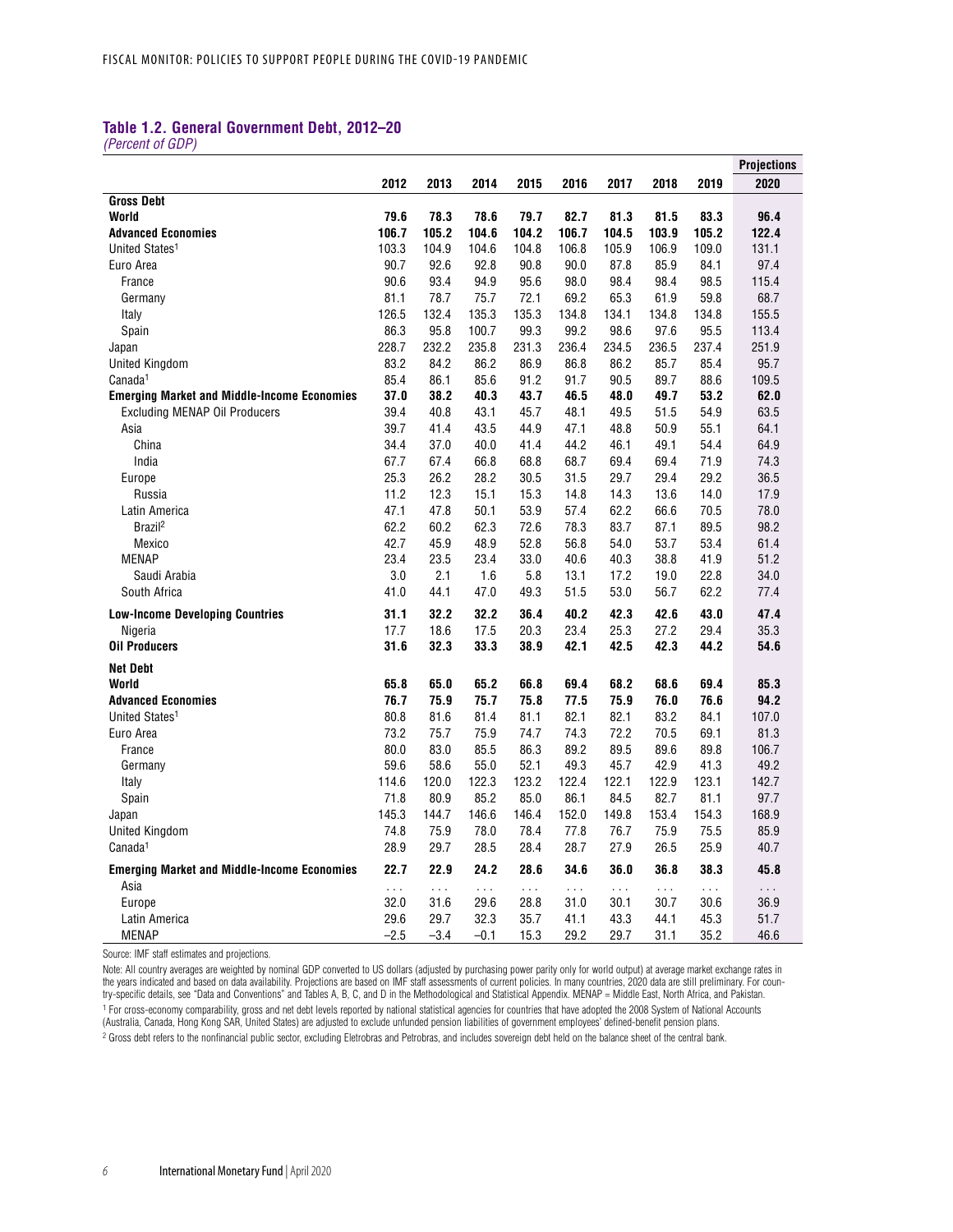# Figure 1.6. Distribution of Nominal Effective Interest Rates, 2000–19

(Percent of total countries for each group)

Average interest cost has declined in many countries and is currently below 2 percent in one-third of advanced economies.





Source: IMF, World Economic Outlook database.

debt in emerging markets has declined since 2014, but remains greater than its level before the global financial crisis (Figure 1.8).

In response to the COVID-19 pandemic, many countries are allocating more fiscal resources to the health sector by increasing spending on monitoring, containment, and mitigation. On average, advanced economies have pledged an additional 0.5 percent of GDP to health care, whereas emerging market and middle-income economies have planned for an additional 0.2 percent of GDP. In low-income developing

#### Figure 1.7. Gross Financing Needs, 2020 (Percent of GDP)

Several countries face sizable gross financing needs.



Sources: Bloomberg Finance L.P.; IMF, World Economic Outlook database; and IMF staff estimates.

Note: Data labels use International Organization for Standardization (ISO) country codes.

countries, health spending is likely to increase substantially from current pledges of 0.3 percent of GDP, on average. For example, it increased by 4 percentage points of GDP on average in the affected countries during the Ebola outbreak in West Africa.

Most countries are also allocating sizable additional fiscal support to other sectors to mitigate the economic fallout from the COVID-19 pandemic and the necessary social distancing policies. On the spending side, measures include extended unemployment benefits, government-funded paid sick leave, wage subsidies,

## Figure 1.8. Average Remaining Maturity of Government Bonds, 1995–2018

### (Years; median across country groups)

Governments in advanced economies have borrowed at longer terms in recent years, but those in emerging market and middle-income economies have not.



Sources: Haver Analytics; and national authorities.

Note: Boxes and whiskers indicate the interquartile ranges and 10th and 90th percentiles for emerging market and middle-income economies. AEs = advanced economies; EMMIEs = emerging market and middle-income economies.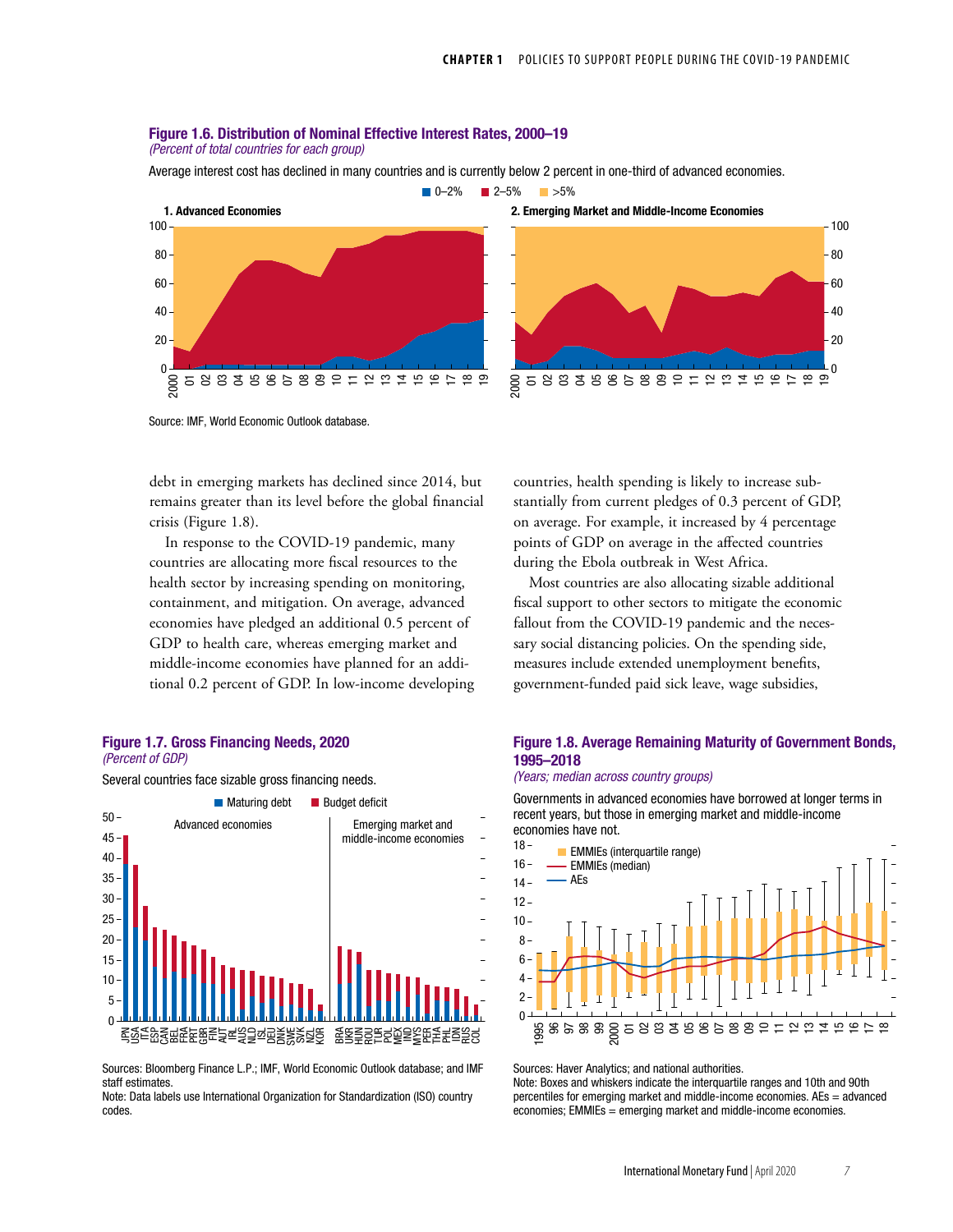targeted transfers to affected households and firms, and support to hard-hit sectors such as tourism, hospitality services, and travel. On the revenue side, measures include temporary deferral of corporate and personal income tax payments and social security contributions ranging from three months to one year, as well as temporary tax relief or exemptions, including on medical goods and services, for affected sectors and vulnerable firms and households (*China, France, Italy, Japan, Korea*). Special Feature Online Annex 1.1 provides a detailed overview of revenue and spending measures as well as liquidity support efforts across selected countries as of April 8, 2020. Governments plan to finance these additional fiscal measures by reprioritizing budget items; using emergency funds or buffers; frontloading existing spending plans, external aid, or grants; or undertaking additional borrowing. The following subsections discuss the recent fiscal developments and outlook by country income groups. Fiscal developments in the period ahead are highly uncertain and will depend on how severe the health crisis becomes, how long it lasts, and how it affects the economy and financial markets.

## **Advanced Economies: Large Fiscal Support Expected**

In response to the COVID-19 pandemic, additional fiscal measures have been announced in most countries, with a weighted average of 5.9 percent of GDP among Group of Seven (G7) economies.<sup>3</sup> In the *United States*, in addition to health measures approved in early March, the Coronavirus Aid, Relief, and Economic Security (CARES) Act includes an unprecedented \$2 trillion or almost 10 percent of GDP in tax, spending, and liquidity-support measures, including pandemic unemployment assistance to households, payroll tax deferral, and paycheck protection for small and medium-sized enterprises. In the European Union (EU), in addition to relatively large automatic stabilizers, discretionary measures taken by member states amount to 3.1 percent of EU-27 GDP. Further support is provided through the EU-level initiatives, including the coronavirus investment response to help national health sectors, businesses (through working capital or guarantees), and national short-term

employment schemes. Liquidity support measures such as loans or loan guarantees to businesses are common, especially in European countries (16.7 percent of EU-27 GDP). In *Japan*, the Emergency Economic Package Against COVID-19 announced on April 7 totals ¥108 trillion (20 percent of GDP) and covers cash handouts to affected households and firms; concessional loans from public and private financial institutions; and deferral of payment of tax and social security premiums for one year. More measures are anticipated in several other countries as governments increase their support to crisis-hit economies. The cyclical effects of a sharp contraction in growth owing to COVID-19 through automatic stabilizers and lower customs revenues are expected to be very large, adversely affecting fiscal balances and debt levels.

The average overall fiscal balance in 2020 is, thus, expected to deteriorate significantly. This is on top of the fiscal easing in 2019, when more than half of the advanced economies pursued expansionary fiscal policies (Figure 1.9).4 In the *United States*, the two-year budget deal reached in 2019 and the discretionary measures implemented in response to the pandemic will increase the overall deficit and worsen public debt dynamics. In *Korea*, the overall fiscal balance is estimated to decline by 2.8 percent of GDP through previously planned spending increases on the social safety net, job creation, and the fostering of innovation, as well as new measures to cope with the pandemic. The overall balance in most euro area economies is projected to deteriorate because of the fallout from COVID-19 and the announced emergency lifeline measures (*France, Germany*, *Italy*).

Although the macroeconomic effects of the pandemic are uncertain and the size of discretionary fiscal policy responses to COVID-19 may still rise, they will affect the overall balance and public-debt-to-GDP ratios over the medium term. For example, the pandemic will have an impact on the projected fiscal adjustment in *Japan*, where the increase in the

<sup>&</sup>lt;sup>3</sup>The exact size often depends on usage, such as extended unemployment benefits or income support for short-time work, and many governments have indicated they intend to maintain measures as long as needed or further expand them. Thus, estimates of announced packages are preliminary.

<sup>4</sup>A neutral fiscal stance is defined as a change in the structural primary balance (that is, adjusting the primary balance for the economic cycle and other one-off factors) between –0.25 and 0.25 of a percentage point of potential GDP in a year. Any change above 0.25 (below –0.25) of a percentage point is defined as fiscal tightening/contraction (loosening/expansion). Moderately expansionary (contractionary) refers to a decrease (increase) between 0.25 and 0.5 of a percentage point. The aggregate fiscal stance for each income group is calculated as the \$GDP-weighted average of fiscal stances in individual economies.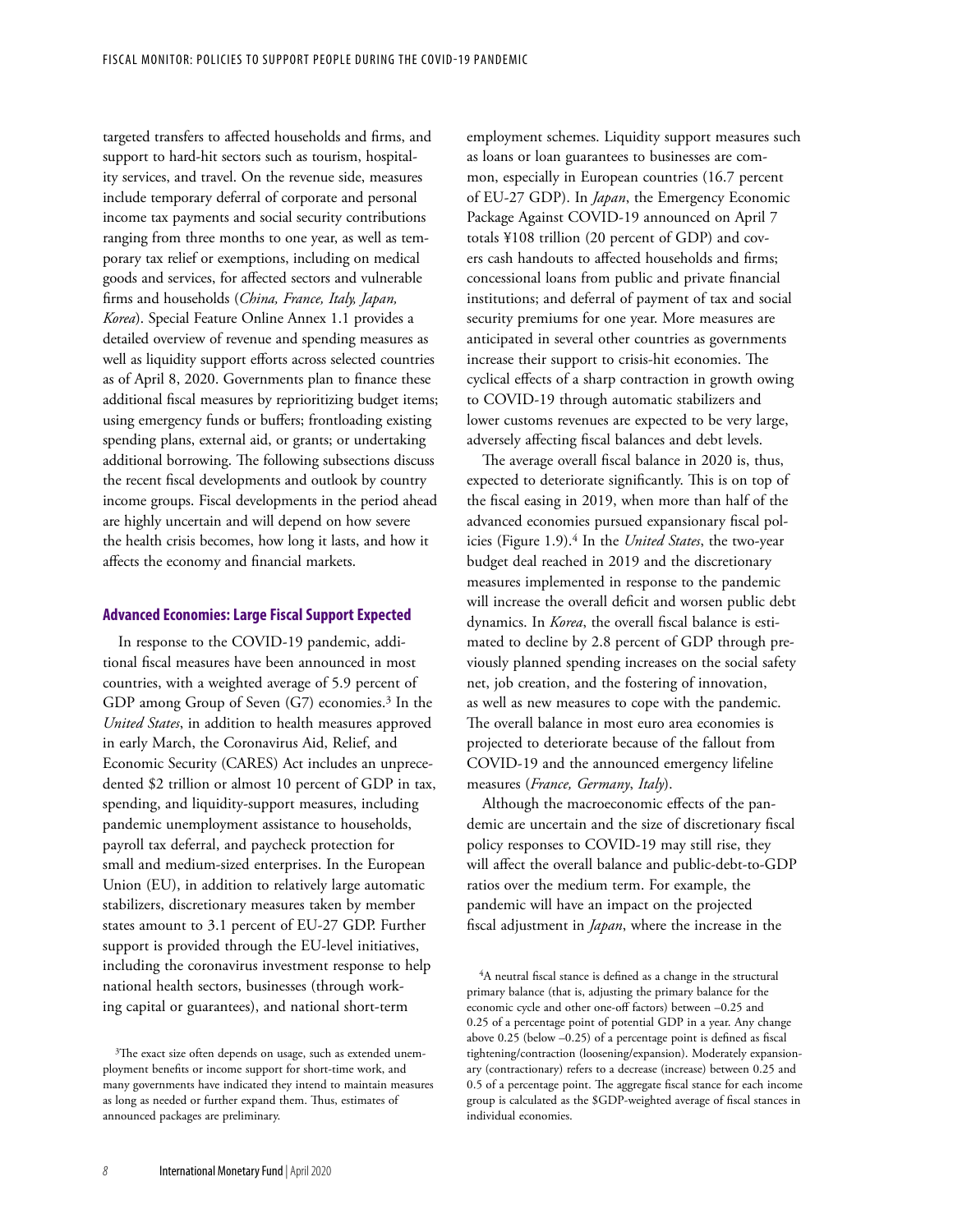

#### Figure 1.9. Fiscal Developments in Advanced Economies

Fiscal policies have eased in 2019 and are expected to be expansionary in most advanced economies in 2020.

Fiscal policies continued to ease in half of advanced economies over 2014–19.

2. Cumulative Change in Structural Primary Balance (Percent of GDP, relative to 2014)



Sources: IMF, World Economic Outlook database; and IMF staff estimates.

consumption tax rate in October 2019, along with the expiring stimulus measures, were expected to reduce primary deficits over the medium term. In the *United Kingdom*, in addition to measures aimed at the health crisis, the fiscal year 2020/21 budget projects a substantial fiscal easing over the medium term (by 1 percentage point of GDP on average over the next five years relative to the previous fiscal path), including a planned increase in net public investment from 2 to 3 percent of GDP. Meanwhile, the weighted-average public-debt ratio of advanced economies, which rose modestly to 105 percent of GDP in 2019, is projected to rise over the medium term. Debt dynamics in some countries are subject to risks and hinge on interest rates remaining low.

## **Emerging Market and Middle-Income Economies: Facing Multiple Shocks**

In 2020, the average overall deficit of emerging market and middle-income economies is projected to ease further to 9.1 percent of GDP from 4.8 percent in 2019, reflecting the recession and lower commodity prices, tighter financing conditions, and discretionary fiscal policy reactions to the COVID-19 pandemic (Figure  $1.10$ ).<sup>5</sup> The estimated fiscal easing in 2020,

among non-oil exporters, is particularly large in some countries such as *Chile* and *China*. In response to the social unrest last year, *Chile* launched a stimulus package consisting of infrastructure investment, social pensions, and support programs for vulnerable groups and small and medium-sized enterprises. In response to COVID-19, this package was complemented by additional fiscal measures, including health spending, tax payment delays, and unemployment benefits. *China* has increased spending to mitigate the health effects of the pandemic, accelerated unemployment insurance disbursement to support households, and provided temporary tax relief and deferral of tax payments for businesses in affected sectors and regions. *China* is also expected to use its fiscal space to provide significant additional support for the recovery and reorient the economy toward a higher-quality growth path.

In the fiscal year 2020/21 budget, *India* announced a reduction in personal income tax rates with a rationalization of exemptions. In March 2020, the government announced a fiscal support package (0.8 percent of GDP) to cushion the COVID-19 impact, including cash transfers, an insurance cover to medical workers, and steps to strengthen food security. In *Brazil*, the government implemented pension reform in 2019 and submitted a reform package to Congress that aims at making the budget less rigid, reforming fiscal decentralization rules, and releasing earmarked spending to lower public debt. In response to the pandemic, *Brazil* expanded cash transfers to low-income households and provided temporary tax relief, amounting to 2.9 percent of GDP (partly from reallocations within the

<sup>5</sup>The average headline fiscal deficit rose by 1 percentage point of GDP to 4.8 percent in 2019, reversing the decline of similar magnitude over 2016–18. With higher deficits in two-thirds of economies, the average government-debt-to-GDP ratio reached 54 percent of GDP in 2019 (up 3 percentage points from 2018 and 17 percentage points from 2012).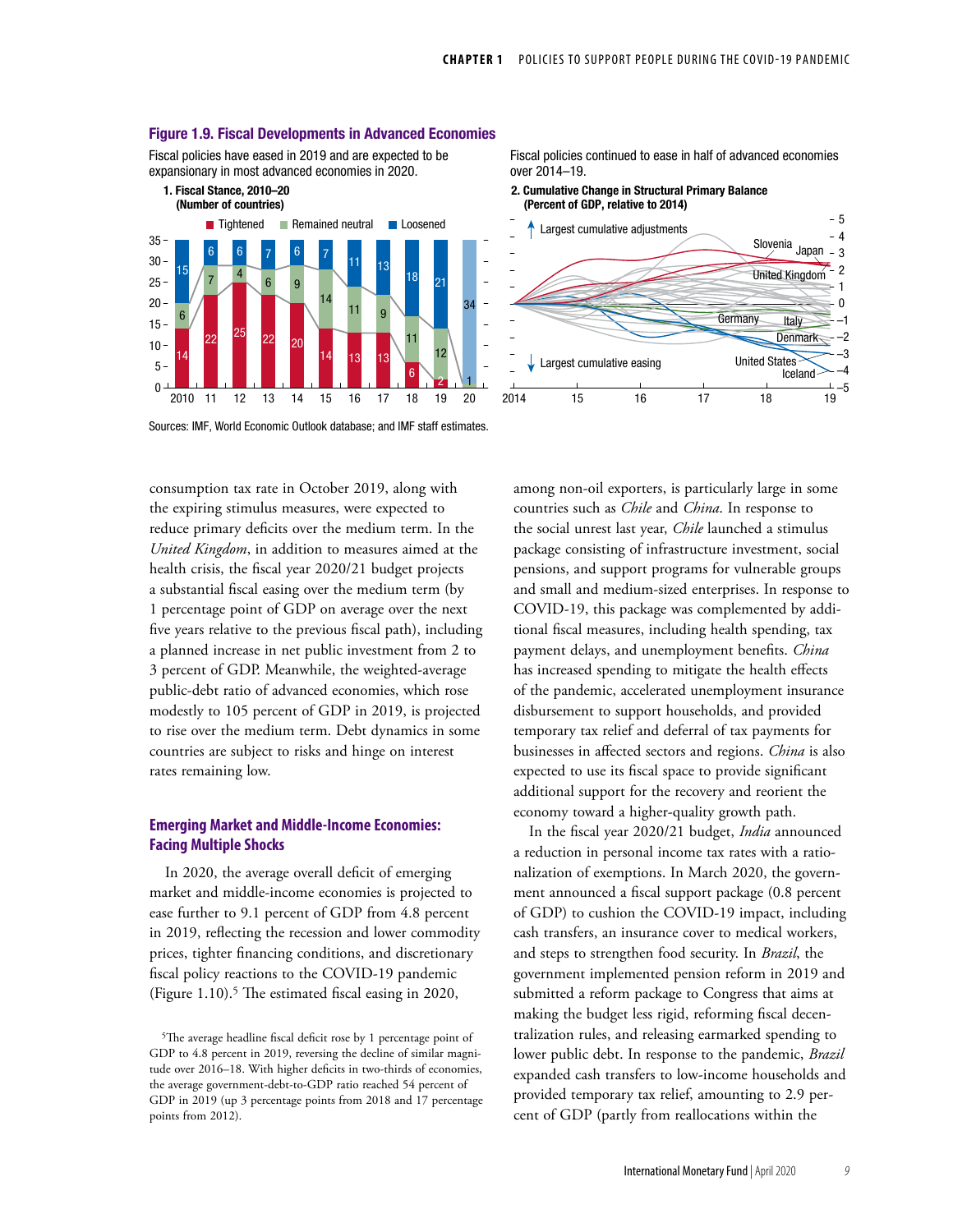

#### Figure 1.10. Fiscal Developments in Emerging Market and Middle-Income Economies

Overall deficits increased in 2019, reversing the consolidation trends of previous years, and are expected to rise further for more countries in 2020.



current budget). In response to COVID-19, fiscal measures were also announced in *Indonesia* (1.8 percent of GDP), *Turkey* (1.6 percent of GDP), and *Malaysia* (2.8 percent of GDP).

Over the medium term, the fall in oil prices, partly owing to the COVID-19 outbreak, will weigh on the fiscal balance of oil-exporting countries. In *Saudi Arabia*, the fiscal deficit is expected to widen further because of lower oil revenues (despite an increase in oil production). Several oil-exporting countries were set to resume their fiscal adjustments after the 2019 pause through tax policy and administration reforms (including *Mexico*), but this may no longer be the case given the fall in oil prices. Emerging market and middle-income economies' average government debt was projected to remain on an upward trajectory. The rise in public debt across all countries will be substantially higher than previously projected as a result of the effects of and responses to COVID-19.

## **Low-Income Developing Countries: Navigating the Pandemic with High Debt**

The average debt ratio of low-income developing countries remained stable at 43 percent of GDP over 2017–19 after an increase of 9 percentage points over the previous five years. In some cases, this increase in debt partly reflected borrowing to finance investment in infrastructure (*Ethiopia, Kenya*). Looking ahead,

Fiscal deficits are projected to increase in 2020.



2. Government Overall Balance, 2012–20

however, financing the development agenda in a sustainable way could become more challenging, considering the already-high debt levels and given (at least in the short term) potential revenue losses and spending needs arising from the COVID-19 pandemic.

Half of low-income developing countries have seen their tax-to-GDP ratios increase by more than 3.7 percent of GDP since 2000. But over the past five years, tax revenues grew in line with GDP, and in many economies revenue gains have not offset the declining trend in external grants as a share of GDP. In addition, the halving of commodity prices since 2014 and the sharp oil price decline in early 2020 are having an adverse impact on revenues that is projected to be long-lasting for several large commodity exporters. At the same time, interest expenditures are on the rise, reflecting higher debt levels, currency depreciation, tighter financing conditions, and a growing share of borrowing on nonconcessional terms. These trends imply a squeeze in fiscal resources available for primary spending.

The average overall fiscal deficit in low-income developing countries increased by 0.4 of a percentage point of GDP to 4.1 percent in 2019. The easing was largely driven by oil-exporting countries (*Nigeria*, *Papua New Guinea*), reflecting lower oil prices and spending rigidities. For non-oil exporters, fiscal deficits rose moderately in 2019 to 4 percent of GDP. These averages mask important cross-country differences. Because of a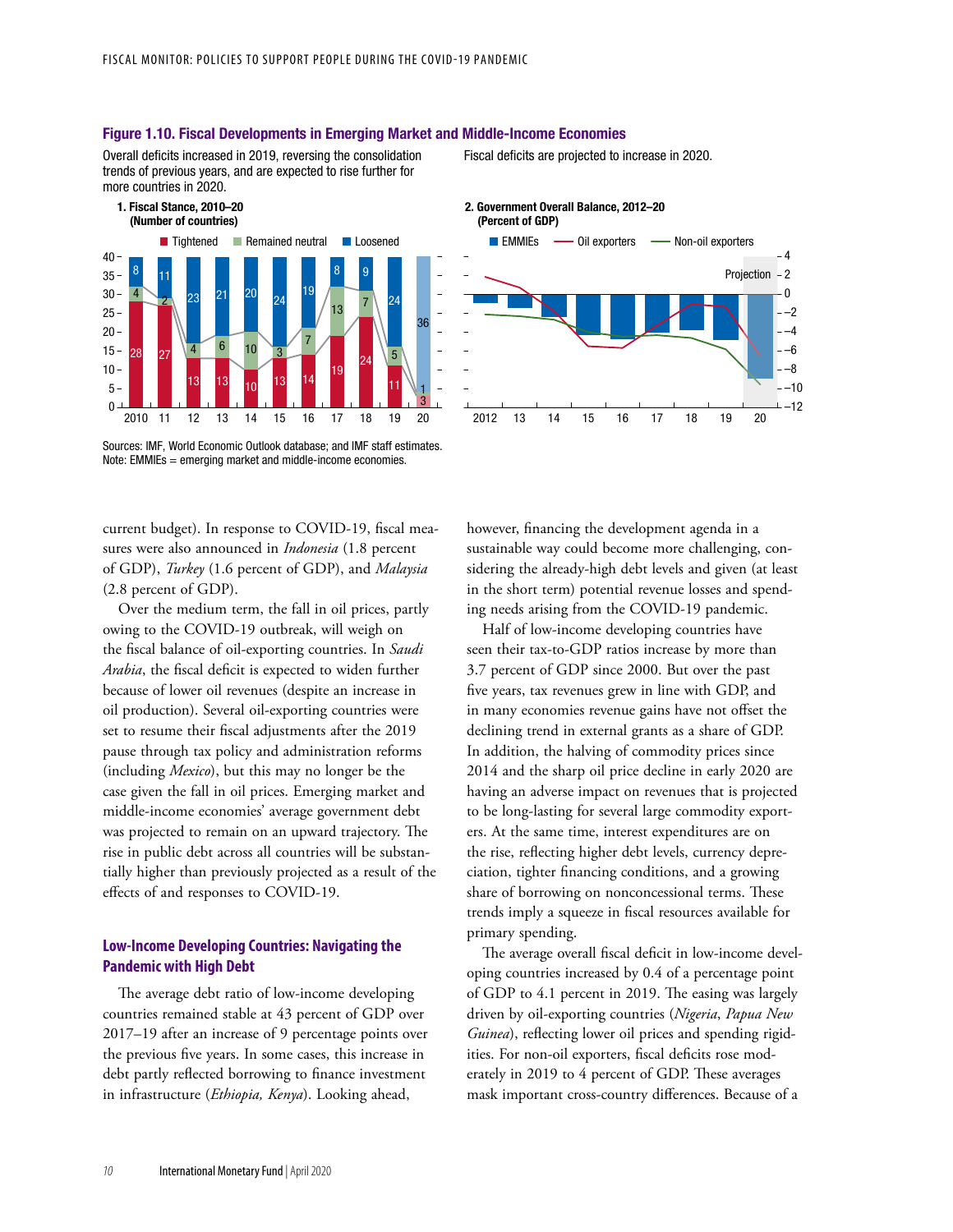

#### Figure 1.11. Fiscal Developments in Low-Income Developing Countries

Fiscal policy was eased in 2019, and a large number of countries are expected to ease further in 2020.

The ratio of interest expenditure to tax revenue has increased in most low-income developing countries relative to 2012.

Sources: IMF, World Economic Outlook database; and IMF staff estimates.

Note: Data labels in panel 2 use International Organization for Standardization (ISO) country codes.

range of factors, fiscal balances declined by 1.4 percentage points of GDP in *Chad* (higher investment, wages, subsidies, and transfers) and *Moldova* (shortfall in revenues that was more than offset by spending restraints). Natural disasters and instability (*Haiti*, *Yemen*) also led to higher fiscal deficits. On the other hand, *Burkina Faso* and *Nicaragua* consolidated their fiscal balances by more than 1 percentage point of GDP in response to the need to contain debt increases, mitigate the sharp decline in revenue collections, or comply with the regional fiscal rule. Overall, more than one-third of low-income developing countries contained or reduced the size of their fiscal deficits in 2019.

In 2020, the average headline deficit is projected to widen by 1.6 percentage points of GDP, notably in oil exporters. In *Nigeria*, the gain from an increase in the value-added tax rate is estimated to only partly offset projected losses in oil revenue. Although there have been a relatively small number of verified coronavirus cases to date in low-income developing countries, a surge of infection cases similar to other economies around the world would have a massive impact on people's lives and livelihoods, and on fiscal deficits. The tightening of global financial conditions would pose further challenges to frontier markets in accessing external finance. In countries with output contractions (*Haiti*, *Nicaragua, Sudan*), fiscal balances are affected by reduced tax revenues. Even in the absence of a major virus outbreak, headline deficits are expected to

widen in several countries given higher social security outlays (*Nicaragua*), subsidies (*Sudan*), security spending (*Mali*), and capital investment (*Madagascar*, *Uganda*). In several cases (*Chad*, *Ghana*), consolidation is mandated by or enforced under new fiscal rules. In *Mozambique*, investment under the postcyclone reconstruction effort continues.

Government debt paths in low-income developing countries are subject to large uncertainty driven by the COVID-19 pandemic (Figure 1.11). For oil exporters, debt is projected to continue increasing given the fall in commodity prices. Elevated public debt levels are a source of vulnerability. According to the IMF–World Bank Debt Sustainability Assessments, the number of low-income developing countries in debt distress or classified as "at high risk" increased to 25 countries (44 percent) in 2019 (IMF 2019a). The global recession heightens vulnerabilities for this group.

## **Risks to the Fiscal Outlook**

Downside risks include the following: (1) a more severe economic fallout from widespread infections and repeated outbreaks; (2) large swings in commodity prices; (3) prolonged stress in global financial markets; (4) renewed social unrest; and (5) extreme weather events. These risks are intertwined and could reinforce one another, exacerbating the drag on growth and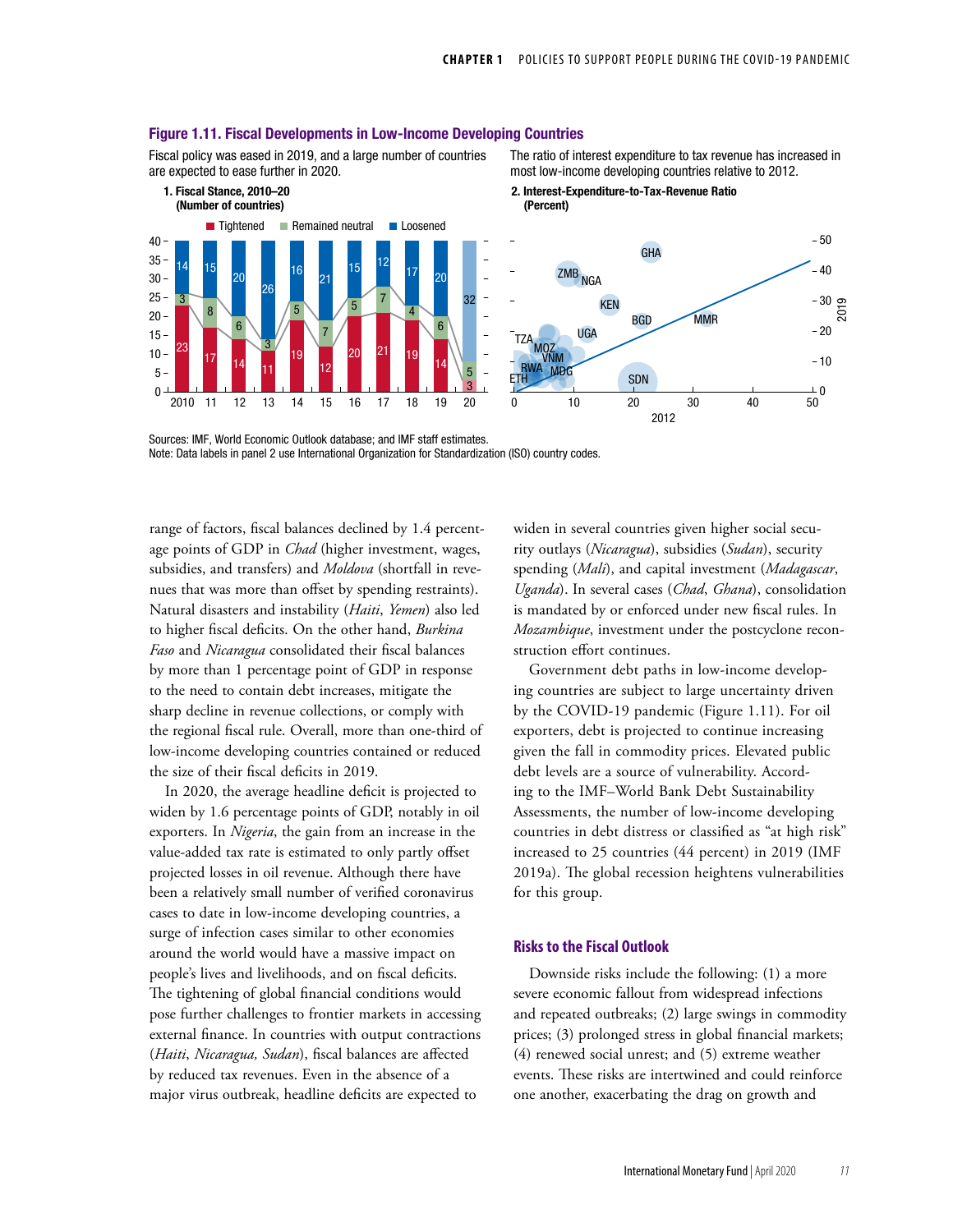### Figure 1.12. Commodity Terms of Trade and Primary Balances, 2012–19 (Percent)

Primary deficits in large oil-exporting countries move in tandem with commodity terms of trade.



Sources: Haver Analytics; and IMF staff calculations.

Note: Data labels use International Organization for Standardization (ISO) country codes.

> exerting negative effects on public finances (Chapter 1 of the April 2020 *World Economic Outlook*).

- *A more severe economic fallout from widespread coronavirus infections and repeated outbreaks:* The expectation of a rebound of activity in the second half of 2020, after the health emergency abates and containment measures are gradually scaled back, is subject to extreme uncertainty (Chapter 1 of the April 2020 *World Economic Outlook*). The pandemic could resurface in waves—that is, with every easing of social distancing restrictions, the infection rates could rise again, which would require re-imposition of those restrictions—bringing activity to a halt and dampening confidence further. At the same time, many emerging market and developing economies have not yet experienced widespread outbreaks—or at least they have not been detected so far given limited testing. Should they materialize, the weaker health care systems and other vulnerabilities in those economies could result in devastating human and economic effects. The impact could be intensified by declines in external demand and commodity prices, tighter financing conditions, and disruptions to supply chains. These risks would have sizable implications for the pace of recovery and public finances, raising the possibility of a debt deflation.
- *Large swings in commodity prices:* Oil prices declined by 50 percent in the first quarter of 2020. Risks to oil prices are large, stemming from both supply and demand shocks. A combination of increased oil supply and weak global demand could

### Figure 1.13. Sovereign Spreads (Basis points)

Risks of a sharp rise in spreads remain in some advanced and emerging market economies.



Source: Bloomberg Finance L.P.

Note: Spreads for Italy and Greece refer to their sovereign yields over German bond yields, whereas the spreads for other countries are over the US Treasury bond yields. The World Health Organization declared COVID-19 a global health emergency on January 30, 2020, and a pandemic on March 11, 2020.

lead to low oil prices for a long period, worsening the public finances of many oil-exporting countries (Figure 1.12). Commodity terms-of-trade volatility could dampen the long-term growth of many countries, including commodity exporters (Cavalcanti, Mohaddes, and Raissi 2015).

• *Prolonged stress in global financial markets:* Over the past two months, markets have experienced bouts of volatility and, more recently, a run for safe assets, in part because of the ongoing COVID-19 pandemic. Increasing concerns about the economic effects of the crisis, particularly if prolonged, could trigger further deterioration of sentiment and more widespread risk-off events that expose financial vulnerabilities that have been building in a period of search for yield (Chapter 1 of the April 2020 *Global Financial Stability Report*). Such shocks could lead to higher spreads in high-debt countries, exchange rate volatility, pressures in dollar funding, and a sudden reversal of financial flows (Figure 1.13). Sustained high sovereign spreads could weigh on fiscal positions for some countries, making it more challenging to roll over debt and meet financing needs. In emerging market and developing countries, while a rising share of local currency debt in total may be beneficial, large participation by foreign investors and a lack of adequate liquidity could expose those economies to volatile spreads (Chapter 3 of the April 2020 *Global Financial Stability Report*).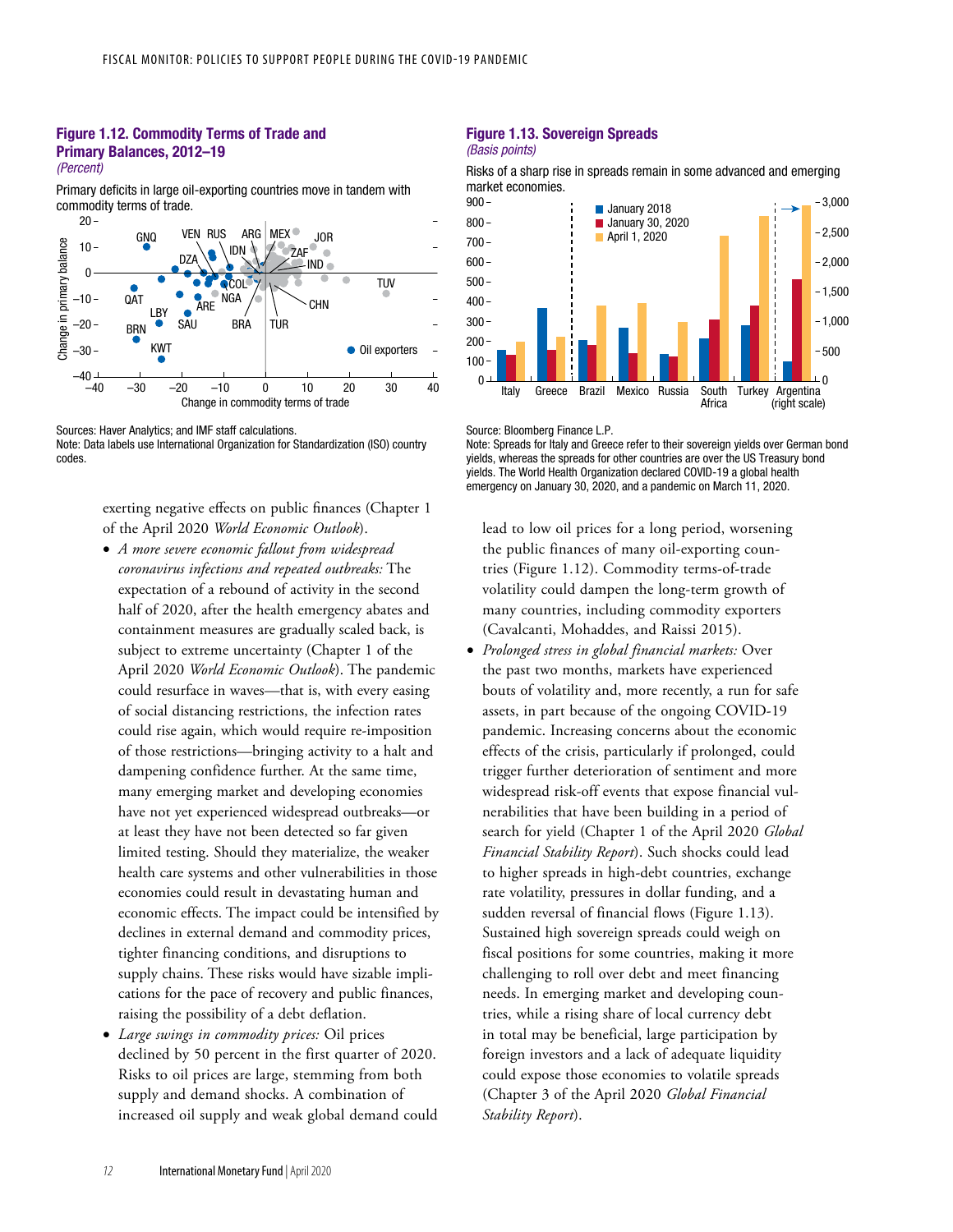- *Renewed social unrest:* In the past year, there were numerous protests in many parts of the world. Although the underlying causes of this social unrest are multifaceted and country-specific, some similarities reflect deep-rooted issues, such as poverty, inequality, erosion of trust in established institutions, and perceived lack of representation. Conventional fiscal redistribution may not quell such tensions given that protesters are not necessarily the poorest, and further redistribution could be viewed as transfers to outsiders. Box 1.2 explains some principles to reduce the risk of social unrest that reforms may trigger while recognizing that such risks cannot be eliminated. Indeed, some countries remain vulnerable to new protests, particularly if policy actions to mitigate the COVID-19 crisis are perceived as insufficient or as unfairly favoring large firms rather than people, or when those policies are withdrawn. New rounds of protests could exhaust reform momentum (for example, regarding pension or energy subsidies) and put public finances at risk.
- *Extreme weather events:* Climate change has made cold snaps and heat waves, droughts and floods, and other natural disasters more frequent and severe. These events adversely affect economic activity, impose severe humanitarian costs, inflict damage to capital stocks, and lower productivity (Kahn and others 2019; October 2019 *Fiscal Monitor*; Chapter 5 of the April 2020 *Global Financial Stability Report*). Limited global efforts to mitigate climate change and adapt to it could make these extreme events more severe, frequent, and widespread, which, in turn, may require more humanitarian assistance and higher spending on reconstruction, as well as pose risks to public finances, especially in small states with high exposure to natural disasters. Transition to low-carbon economies could result in sizable stranded assets and require significant amounts of investment for mitigation and adaptation.

## **Fiscal Policies across Economies**

The immediate fiscal policy response to the COVID-19 pandemic should account for the particular nature of the health crisis that the global economy faces—one that affects supply, demand, and confidence—while being timely, temporary, and targeted across all levels of governments. It is important

to ensure that resources are used efficiently and embedded in a medium-term fiscal framework. The need for discretionary measures is, all else being equal, lower for countries with larger existing automatic stabilizers and stronger social safety nets. The impact of targeted fiscal measures would be larger if they were accompanied by monetary accommodation (to avoid rising spreads in parts of sovereign debt markets) and financial safeguards (to reduce contingent costs to the budget). The overarching goals should be to save lives and protect households so that loss of income does not affect livelihoods, as well as to assist viable firms to prevent layoffs and permanent exits from supply chains. Otherwise, a temporary but severe health crisis could have a lasting impact on aggregate demand, supply chains, and global trade and the economy. Key challenges are to prevent health systems from becoming overloaded and to adopt comprehensive policies that reflect the evolving nature of the pandemic. Further policy action is required to position the economy for a speedy recovery once the health crisis and necessary social distancing measures recede, depending on available fiscal space. Since automatic stabilizers are less effective in low-income developing countries—given that their fiscal institutions are underdeveloped, and their financing constraints are more binding—monetary accommodation should play a larger role, especially where inflation is low.

Considering the nature of the health crisis threatening the health and livelihoods of workers and employers globally—such actions are being taken now but should be commensurate with the economic and social fallout from the pandemic. As public support is provided on an extraordinary scale and includes vehicles such as loans and guarantees, transparency is crucial to manage fiscal risks. When countries contain the pandemic and shutdowns end, broad-based, coordinated fiscal stimulus—depending on countries' financing constraints—will become a more effective tool to foster the recovery.

## **Health Measures for Monitoring, Containment, and Mitigation**

Additional spending needs for health and emergency services in all countries should be fully accommodated regardless of how much room a country may have in the budget. Experience from past epidemics, such as SARS, H1N1, and Ebola, shows that monitoring and containment costs are much lower than those of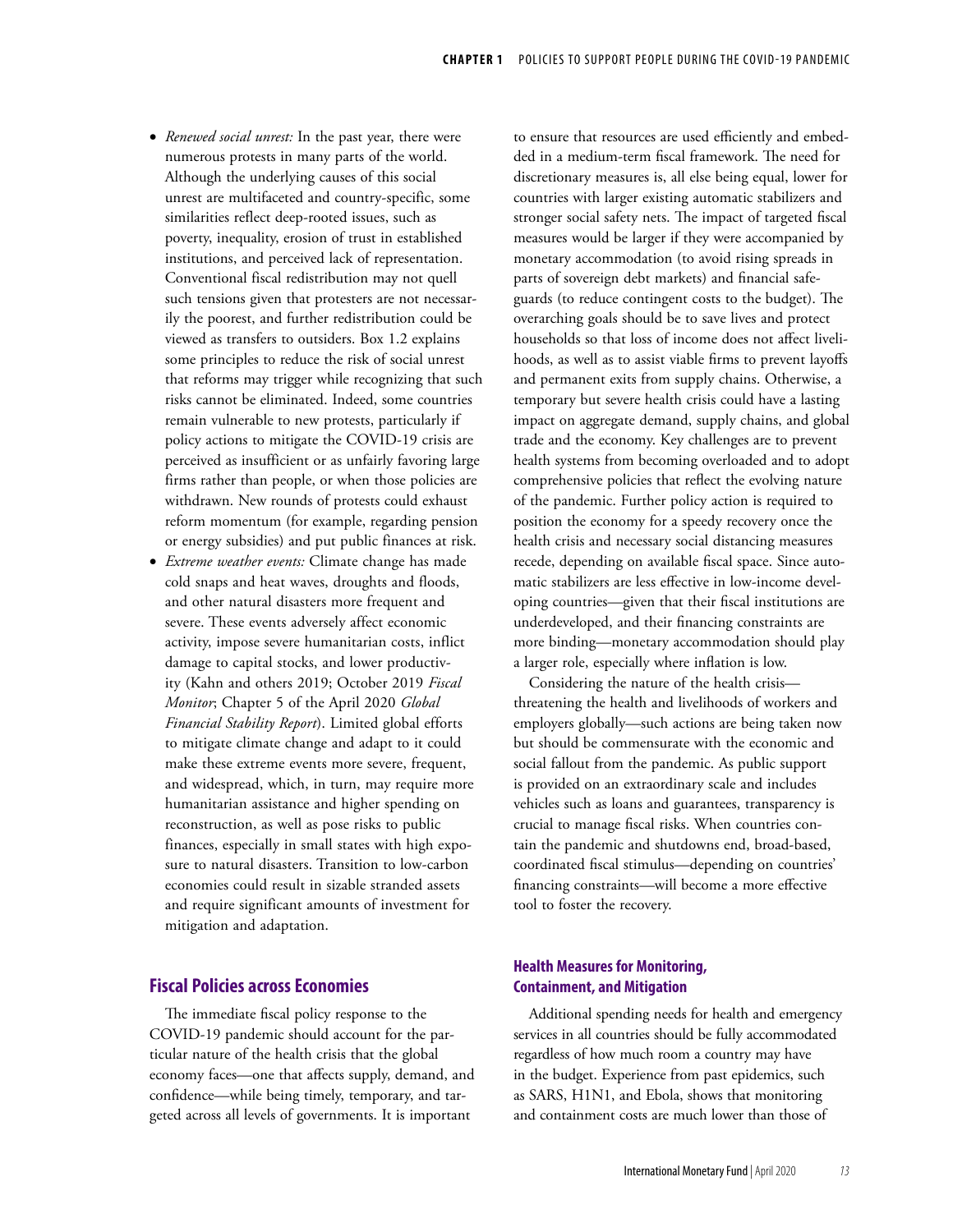mitigation and treatment (WHO 2020). Health systems could easily become overwhelmed once the virus spreads widely, amplifying the initial outbreak through social anxiety and heightened need for quarantines, particularly in emerging market and developing economies. As of April 8, 2020, most countries planned or allocated additional fiscal resources to health care to mitigate the impact of COVID-19 (amounting to 0.3 percent of GDP, on average). For example, a few advanced economies allocated resources to develop vaccines and ramped up production of medical supplies and testing kits (*euro area, Germany, Japan, Spain, United States*), while emerging market and developing economies such as *China, Côte d'Ivoire*, and *Saudi Arabia* have increased spending on monitoring and control, as well as on production of medical equipment. The potential health expenditure, however, is likely to rise significantly with the increasing number of infections.

Meeting the required health care needs quickly and sufficiently is challenging. First, countries with limited health care capacity in infrastructure (hospitals and medical facilities), personnel (doctors and nurses), or medical supplies (testing kits and ventilation equipment) cannot adequately scale up these resources in a pandemic, as shown in previous epidemics (for example, Ebola). Second, many emerging market and developing economies are facing borrowing constraints, tighter financing conditions, significantly lower revenues (customs, oil, and non-oil), and capital flows stoppages. In the near term, these countries should reprioritize expenditure toward health care while safeguarding priority spending on other social protection, capital maintenance and repair, and key public services (transport, energy, communications) to support the vulnerable and limit the detrimental impact on medium-term growth. They should also seek aid and concessional emergency financing for the health sector and budgets from development partners and multilateral financial institutions.

Comprehensive and coordinated global action is urgently needed to assist countries that face health emergencies, particularly those with limited capacity and financing constraints. Global efforts to ensure swift deployments of aid, medical resources (equipment and medical personnel), and concessional emergency financing would help contain the spread of disease. Acknowledging the need for an early coordinated response to contain the health crisis, the European Commission announced an aid package of €232 million to support the World Health

Organization (WHO)'s global response plan and development of a vaccine. The US government has pledged up to \$2 billion to help countries battling the virus. *Japan* has pledged ¥15 billion (about \$140 million) in contributions to WHO and other international organizations. Multilateral financial institutions such as the IMF and the World Bank have committed resources to assist member countries, with a focus on low-income developing countries where health systems are the weakest and people are most vulnerable.<sup>6</sup> In addition, the IMF's Catastrophe Containment and Relief Trust can currently provide about \$500 million in grant-based debt-service relief, including the recent \$185 million pledge by the United Kingdom and \$100 million provided by Japan, as immediately available resources. Official bilateral creditors have been called upon by the IMF Managing Director and the World Bank President to suspend debt payments from countries below the International Development Association's operational threshold that request forbearance while they battle the pandemic.

In addition to health spending, policymakers need to monitor and ensure smooth coordinated budget execution among various health and non-health agencies and across different levels of government, and expedite procurement of medical needs (makeshift hospitals, equipment, and medical supplies). National governments should continue to allocate sufficient funds for subnational governments to spend on health services or mobilize medical resources (for example, masks, medicine, disinfectants, hires and overtime hours of medical personnel) to affected locations (*China, India, Korea, United States*). Wage subsidies can be provided for medical personnel. For example, *China* and *Singapore* temporarily raised the compensation for front-line doctors, nurses, and caretakers. *Germany* has allocated €1.1 billion for development of vaccines and medicines. On the revenue side, reducing taxes or tariffs and excises on hygiene and health care goods and services is recommended (*Brazil, China, Colombia, United States*).

Governments should have a clear, timely, and transparent communication strategy to preserve (and restore, in some circumstances) public trust as well as consumer and business confidence. Other measures should also

<sup>6</sup>The recent doubling of access limits of the IMF's emergency financing facilities will allow the Fund to meet an expected demand of \$100 billion in emergency financing, provided through the [Rapid](https://www.imf.org/en/About/Factsheets/Sheets/2016/08/02/21/08/Rapid-Credit-Facility)  [Credit Facility](https://www.imf.org/en/About/Factsheets/Sheets/2016/08/02/21/08/Rapid-Credit-Facility) and the [Rapid Financing Instrument](https://www.imf.org/en/About/Factsheets/Sheets/2016/08/02/19/55/Rapid-Financing-Instrument), of which the former is only for low-income developing countries.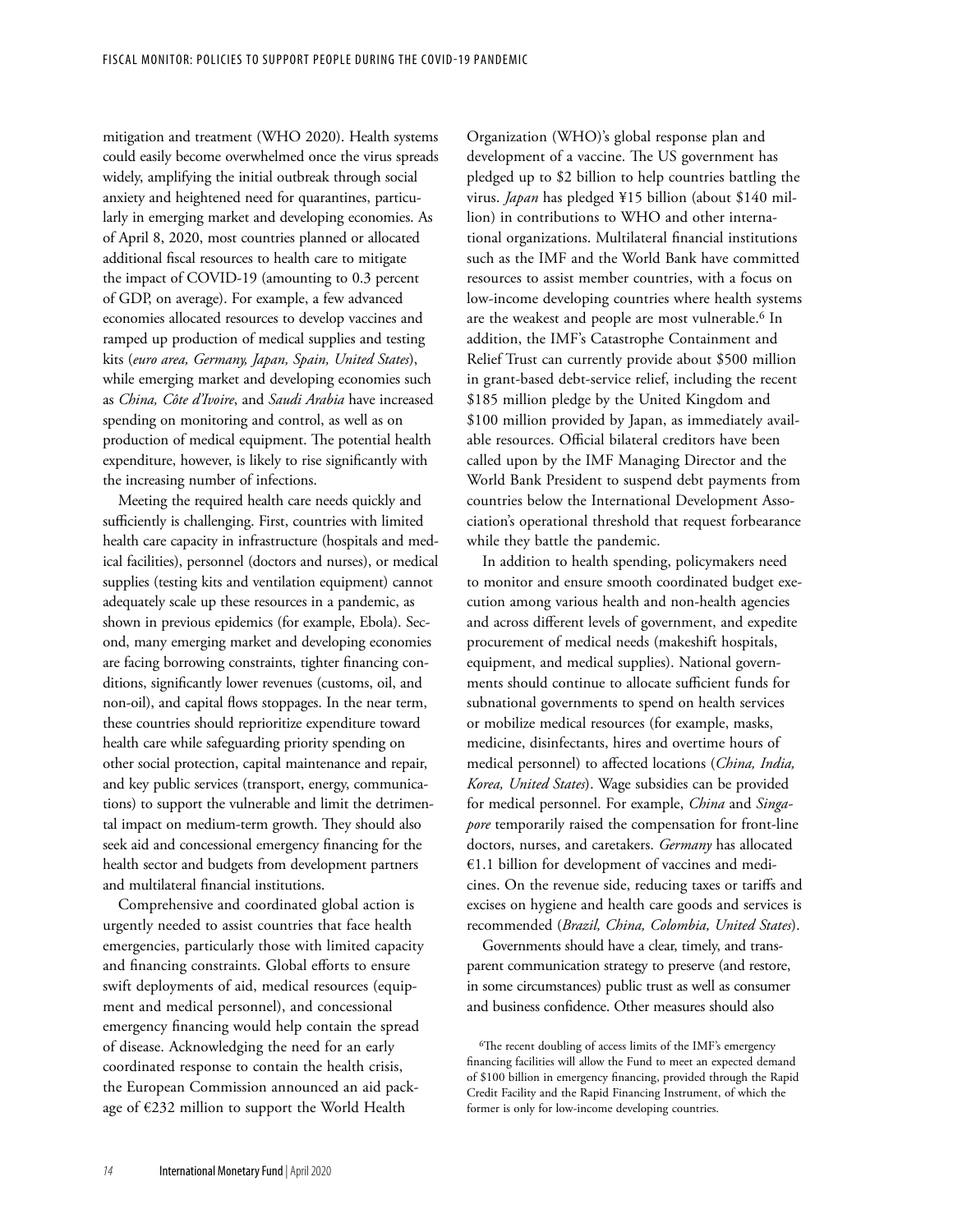be implemented, including contingency plans (*Greece, Malaysia*) and regular media briefings from officials or health experts (*Chad, Indonesia, Romania, Vietnam*). All government services, particularly tax and customs administration, payment processors, and government benefit application centers should have a business continuity plan for providing services to citizens, taxpayers, and importers, relying as much as possible on electronic means.

Some of these health measures are administrative, while others will require budget resources and add to the fiscal cost. The legal framework should allow budget modifications to accommodate emergency spending, and these should be fully reflected in credible medium-term fiscal frameworks. Over the longer term, countries should act to improve their level of epidemic preparedness.

## **Temporary and Targeted Fiscal Measures to Assist Hard-Hit Individuals and Firms**

Unlike a typical economic shock, the COVID-19 pandemic and the policies required to mitigate its spread have economic repercussions involving supply, demand, and confidence.

• On the supply side, necessary preventive or containment efforts inevitably involve social distancing at the local level, whereas lockdowns and quarantines reduce capacity utilization, make workers unable to do their jobs, and force businesses to reduce production. Broader disruptions to regional and global supply chains have knock-on effects, contributing to rising business costs, layoffs, and potential bankruptcies.

- On the demand side, the loss of income (from morbidity, quarantines, and unemployment), fear of contagion, and heightened uncertainty will reduce household consumption and firms' investment. The economic repercussions arising from the pandemic are not evenly shared in the economy. Workers in some sectors such as travel, tourism, and hospitality services are disproportionately affected, and low-income households tend to suffer more because they have less access to health care and limited savings. Countries or regions that rely heavily on oil revenues, tourism, and exports of goods and services are particularly vulnerable.
- The extreme uncertainty about the duration and magnitude of the COVID-19 pandemic poses a vicious cycle of dampening consumer confidence and tightening financial conditions, which could lead to job losses and cuts in investment in expectation of lower aggregate demand.

Countries are offering a range of targeted emergency lifelines (Figure 1.14), including the following:

• *Spending-side measures:* Governments are providing wage subsidies and transfers to workers and firms, as well as government-funded paid sick and family leave to those who are unwell, self-isolate, or have to stay home for childcare during school closings (*France*, *Japan*, *Korea, Singapore, Spain, United Kingdom*). Other measures include cash transfers to low-income households and temporary enhancement or extension of unemployment benefits (*Germany, Japan, United Kingdom, United States*). *Germany* has

### Figure 1.14. Common Fiscal Support Measures for Non-Health Sectors in Response to COVID-19 (Percent of countries with fiscal support)

Countries are relying on a range of emergency lifelines to help hard-hit households and firms.



Sources: Announcements by national authorities; IMF Policy Tracker; and IMF staff estimates.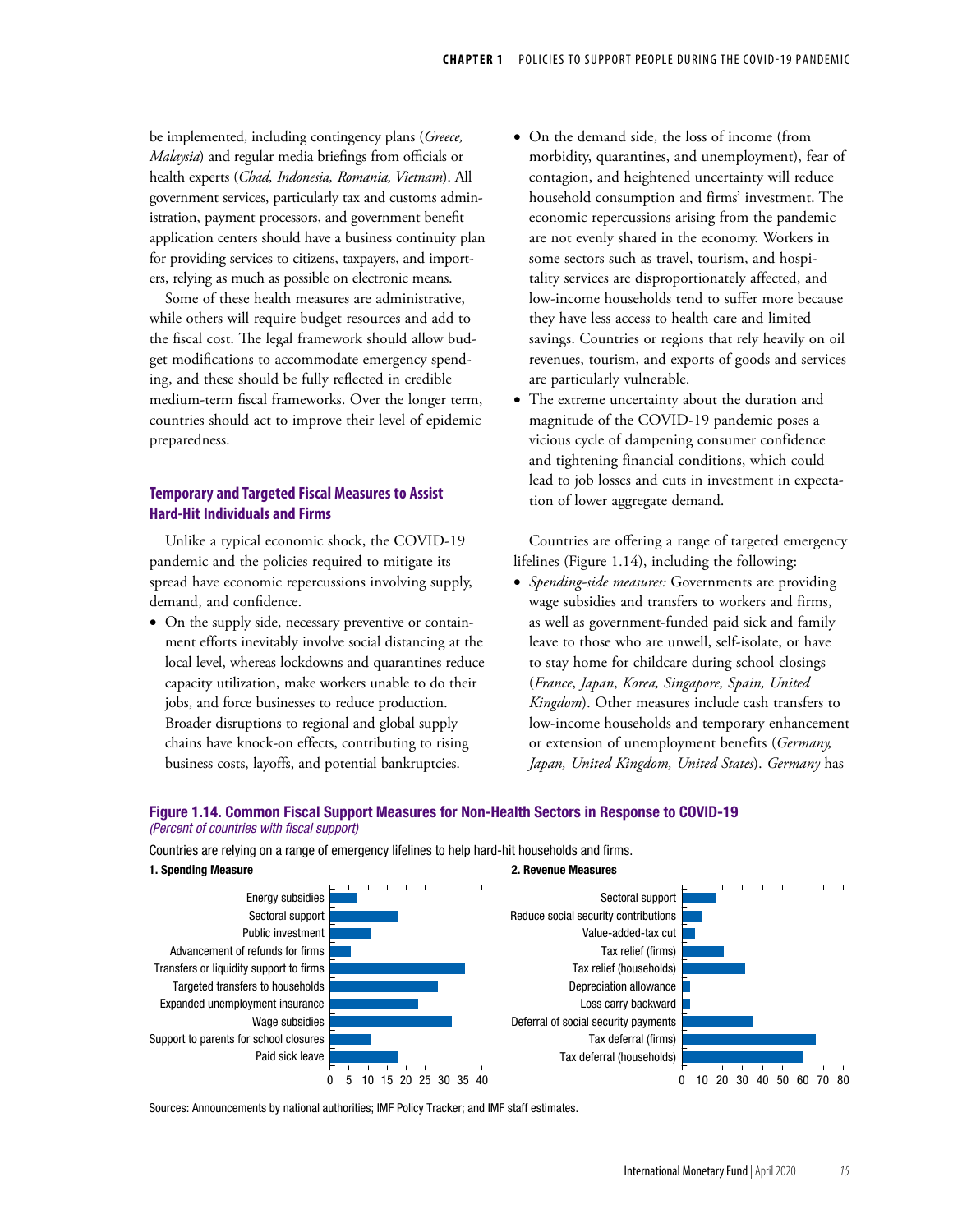expanded subsidies to firms that maintain employment at reduced hours by covering employers' social security contributions for the missed hours. *Japan* and *Seychelles* have expanded subsidies to employers who maintain employment during any scale-down of operations. *Italy* has broadened its wage supplementation fund to provide income support to laid-off workers. In *Korea, Singapore*, and the *United States,* temporary direct subsidies are being provided to hard-hit businesses, including self-employed persons, to avoid sector dislocations. In *China,* planned public spending has been frontloaded, particularly on public health care, unemployment benefits, and the broader social safety net.

- *Revenue-side measures:* Governments can alleviate hardships by expanding loss carry-back rules to support firms' cashflow needs or provide temporary tax relief for people and firms most affected by COVID-19. Other options include postponing social security contributions and reducing advance tax payments that are based on past outcomes to reflect the new economic reality (*Madagascar*). To address supply constraints and support demand, special investment allowances for projects taking place in a given time period (for example, producing under-supplied medical equipment) or temporary value-added-tax rate cuts could be considered because they bring planned investment or spending forward in time. For example, *China* is easing the tax burden for firms in the most vulnerable regions and sectors, including transportation, tourism, and hospitality services. The *United Kingdom* adopted property tax relief for one year for small businesses in heavily hit sectors. A few countries have offered income and value-added-tax extensions to firms with cashflow shortfalls (*China*, *Eswatini, Italy*, *Japan*, *Vietnam*) or to those in affected industries or areas (*Italy, Korea*), as well as a deferral until the end of the financial year for value-added-tax payments falling due in the next quarter (*United Kingdom*). *China* has allowed value-added-tax refunds and temporarily reduced social security contribution rates for targeted firms. Both measures are part of the recommended reforms to rebalance the economy.
- *Government-supported liquidity measures:* Many workers and companies worldwide are in danger of income losses, unemployment, and closures owing to liquidity problems. In response, governments are

providing cashflow support in the form of loans, umbrella guarantees, and other liquidity support. For example, *Cabo Verde, Korea, Thailand,* and the *United Kingdom* extended temporary loans to firms and households in the affected sectors. In *Australia*, the government is underwriting half of the amount of up to A\$40 billion worth of unsecured loans (with a cap of A\$250,000 per loan) offered by participating local lenders to small and medium-sized enterprises. At the same time, liquidity support, including government provision of loans, equity injections, and guarantees on business loans sometimes extended through state-owned financial institutions or corporations—is now estimated to total \$4.5 trillion globally and is often larger in size than the revenue and spending measures. Largest country examples include *France, Germany*, *Italy*, *Japan*, the *United Kingdom*, and the *United States*. These liquidity-support measures often occur "below the line" or involve contingent liabilities that are outside budget revenues and expenditures. Some are reflected in financing operations and raise government debt ratios, while others may not have upfront cashflow effects but nonetheless could bring fiscal risks in the future. Similar exceptional liquidity measures were used during the global financial crisis.

A number of factors are relevant for policymakers in determining the extent of support and the choice of fiscal instruments to provide emergency lifelines to firms and households (Figure 1.15):

- *Clear objectives with an emphasis on "solidarity" and equity:* A clear rationale for policy support would help evaluate the appropriateness of instruments and limit demands from vested interests. At the same time, measures should try to strengthen solidarity by not being overly restrictive in terms of eligibility, and should avoid being perceived as favoring vested interests.
- Fiscal measures should be *targeted, temporary, and progressive*. Measures should be targeted to households to maintain basic needs and to viable firms to prevent layoffs and exits from supply chains. They should be made progressive (for example, wage subsidies up to a ceiling) to ensure that lower-income households benefit more. Broad-based stimulus is less effective when physical distancing is in place.
- Tax and spending measures should be *cost-effective* and embedded in *medium-term budget frameworks*.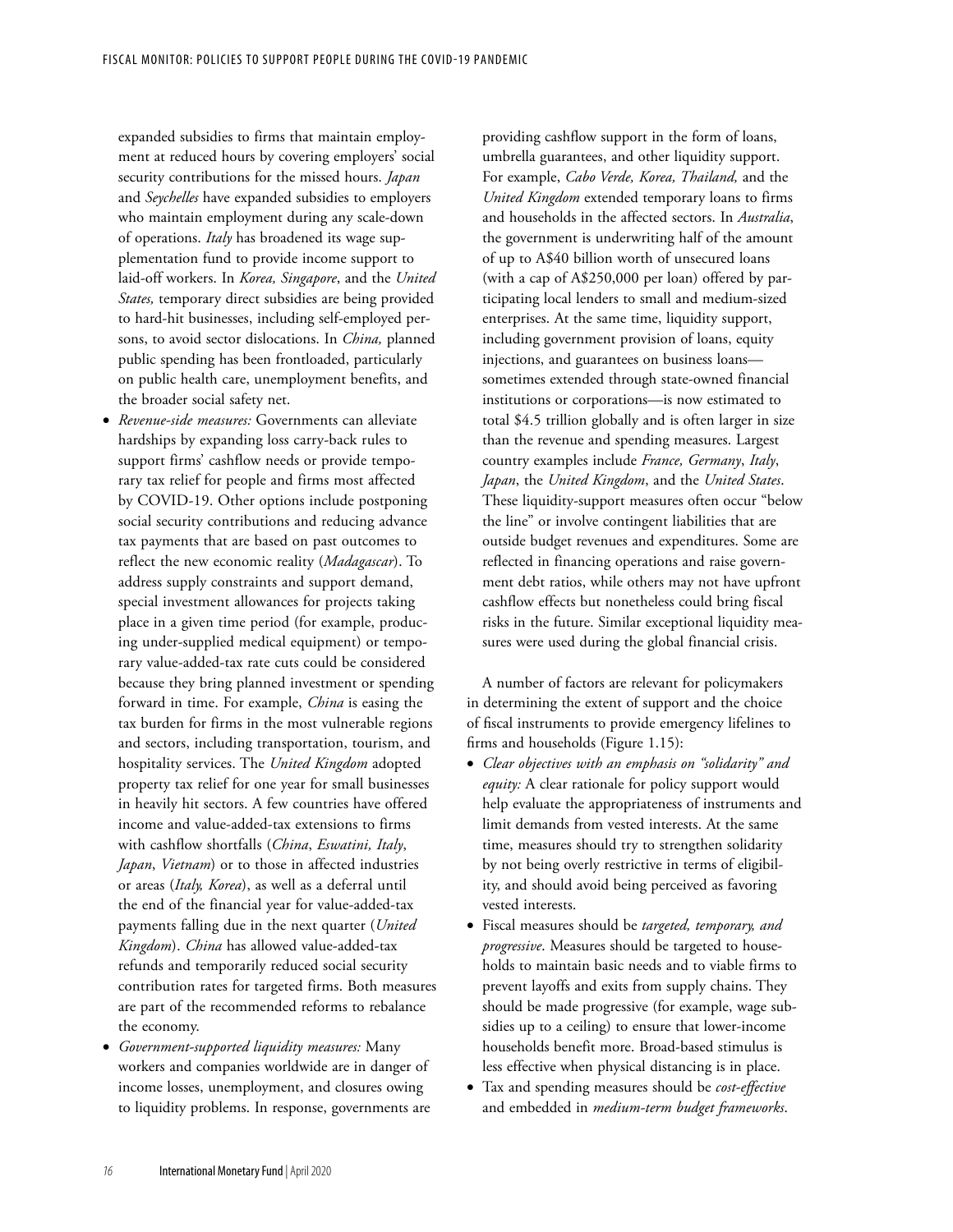

Figure 1.15. Some Principles for Instrument Choice in Supporting Firms and Households

The extent of support to firms and households and the choice of instruments depend on a range of factors.

Source: IMF staff.

Note:  $SMEs = small$  and medium-sized enterprises;  $SSN = social$  safety net.

They should not result in long-lasting deterioration of public finances. A premium should be placed on measures that maintain links with employment (for example, wage subsidies that can allow workers to be furloughed rather than laid off) and move the tax-benefit systems in desirable directions (for example, using mobile payments, expediting value-added-tax refunds, and upgrading health care systems).

- Measures should build on existing programs and infrastructure that enable timely support to vulnerable households and firms. The *institutional capacity* to implement targeted support to firms and households will influence the form, instruments, and channels of support. Examples include the adequacy and coverage of social safety nets and the strength of the social insurance system.
- *Financing constraints* should be taken into account in determining the scope of action.
- Fiscal costs and risks should be properly assessed and disclosed, and risk mitigation measures taken, in order to ensure *transparency, good governance, and accountability*.

These principles can provide guidance on the design of spending, tax, and liquidity measures:

• *Spending measures:* Countries with strong social protection systems should allow automatic stabilizers to fully operate and channel additional support through social safety net programs, to the extent

possible, to maximize their effects. Unemployment benefits could be enhanced as needed, for example, by extending their duration, raising benefit levels, or relaxing eligibility (*Germany, Italy, Spain, United States*). Paid sick leave, while temporary in nature, should last for a sufficiently long period commensurate with the health crisis. Although wage subsidies can help businesses retain workers, they need to have clear phase-out mechanisms. Making transfers or expanded benefits part of taxable income would allow clawbacks at higher-income levels and improve targeting. In many emerging market and developing economies with weaker social safety nets (low coverage and adequacy), linking additional transfers to existing programs and delivery channels can improve targeting. When this is not possible, especially in low-income countries, categorical targeting (based on regions, sectors, residence, age, or other criteria) is appropriate (Chapter 2). Considering the urgency and widespread need to deliver rapid relief to liquidity-constrained households, including to the self-employed and those in temporary jobs, unconditional direct cash transfers could complement other targeted social protection spending, especially in countries with ample fiscal space.

• *Revenue measures:* A reduction in taxes that are paid monthly or quarterly is more powerful than those paid after the end of the fiscal year if the aim is to address liquidity problems in a timely manner. To encourage investment in producing undersupplied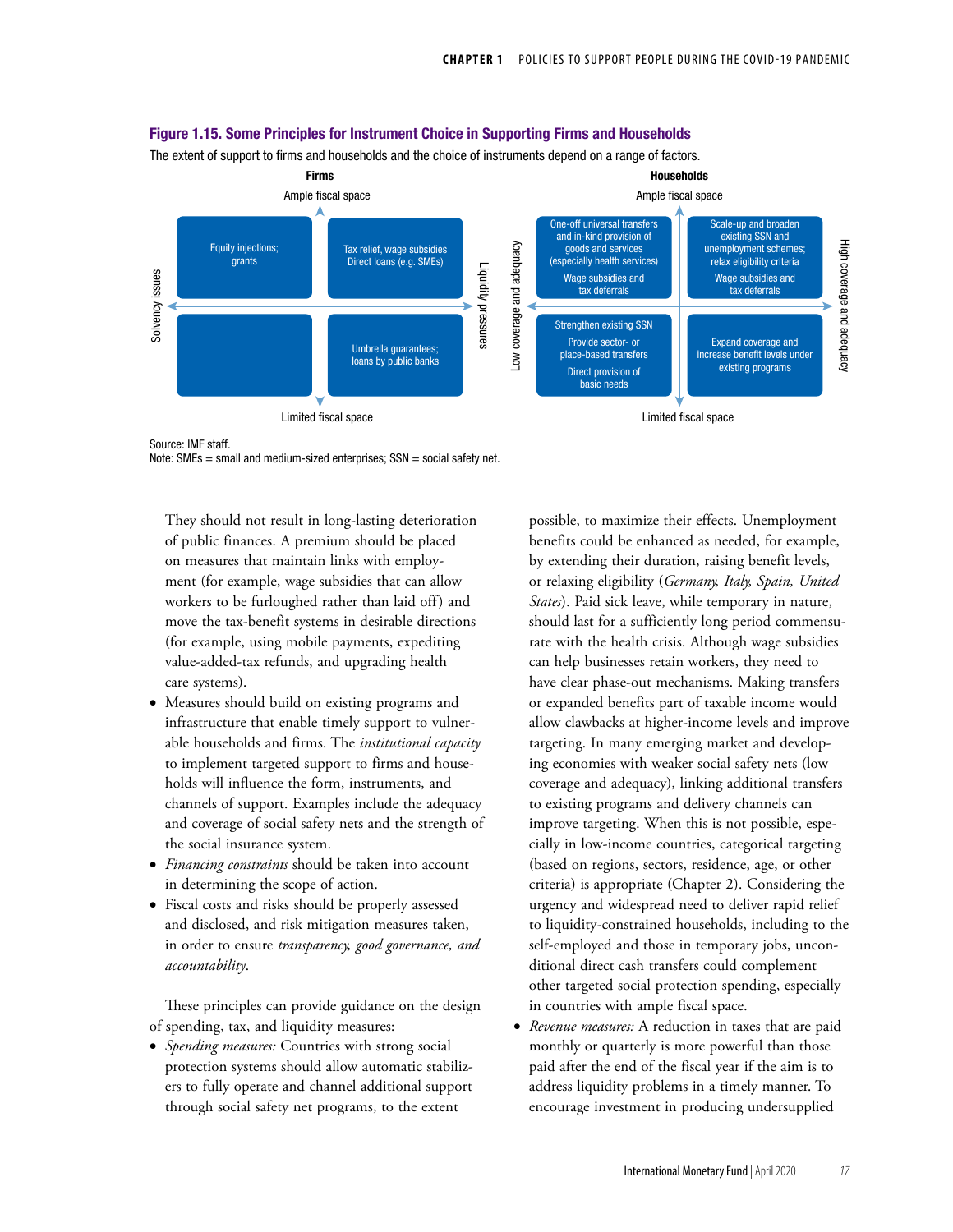goods or services, such as medical supplies and equipment, temporary and targeted tax advantages could be used. Examples include accelerated depreciation or super-deductions for investment in health or hygiene products. In contrast, profit-based incentives (for example, reduced tax rates, tax holidays, or blanket amnesties) should be avoided because they are not linked to the expenditure effort and would disproportionately reward businesses with the greatest profits. Granting certain tax advantages only in hard-hit sectors (for example, hospitality services and tourism-dependent sectors), or to firms that experience a decline in sales or profits above a certain threshold, or to critical products (for example, importation of medical supplies or priority foodstuffs) can improve targeting. On the administrative side, depending on countries' capacity, eligibility for deferring tax payments should allow for the tax administration to deny taxpayers with a poor compliance record or those at high risk of noncompliance in order to improve efficiency. Tax filings should continue to signal that the adopted measures are temporary. To make the support timelier, administrative relief can be introduced under existing frameworks. General tax relief to boost aggregate demand is likely to be more effective when supply disruptions subside and the health crisis abates.

• *Liquidity support:* While there are merits to providing immediate liquidity support where a large number of firms and households are facing cashflow difficulties, governments should ensure that those measures are properly costed, recorded, and monitored. Business dynamism should be maintained. Liquidity support should be conditional on the duration of the pandemic in order to avoid keeping nonviable firms afloat with subsidized finance. Umbrella guarantees (for example, covering loans to small and medium-sized enterprises) are often more efficient than direct government support, as the transaction costs of distributing subsidies or loans to multiple beneficiaries are high, especially in countries with weak institutional capacity. Policymakers need to manage the associated fiscal risks, including by assessing and quantifying the potential sources and size of fiscal costs, as well as by maintaining transparency and disclosure for budgets and medium-term fiscal frameworks. These principles also apply when there is Treasury backing of central bank liquidity support. A central approval process

(led by the Ministry of Finance or the cabinet) should be in place for the provision of government loans to ensure transparent ex-ante assessment and ongoing monitoring. For government guarantees of business loans, policymakers should consider partial guarantees (to ensure that debtors still have incentives to repay) and risk-based guarantee charges to limit government exposures to fiscal risks. Making provisions for expected losses and retaining the ability to recover assets are important. For example, the loan guarantee scheme for small and medium-sized enterprises in the Netherlands is limited to 75 percent of the loan value and loans with maturities of one year or less.

For low-income developing countries, ramping up public health expenditure is the number one priority irrespective of the fiscal space and debt positions. Moreover, given the large and temporary nature of the shock for most countries, some discretionary fiscal support, including to hard-to-reach households, is warranted even in countries with limited fiscal space. Automatic stabilizers, though usually small in developing countries, should be allowed to operate. Discretionary measures could include cash transfers or food subsidies to households under strain, including through digital technologies, and temporary, targeted support to hard-hit sectors (*Eswatini, Madagascar, Mauritius*)*.* However, for oil-exporting countries that face a long-lasting shock from the decline in oil revenues (*Angola, Gabon*), priorities should be to fund health spending and combine appropriately paced growth-friendly spending adjustments with additional financing from donors and international financial institutions. Once the health crisis has waned, and as debt levels and their servicing cost to tax revenues rise substantially, all countries will need to put their fiscal positions back on a sustainable path and reduce debt vulnerabilities.

### **Broad-Based Fiscal Support**

The expected weakening in aggregate demand from the rapidly evolving pandemic and its wider spillover effects (through trade, commodity prices, and tighter financing conditions) would in general call for broad-based fiscal support, such as economy-wide tax cuts or public investments, to drive the recovery once the health crisis recedes, especially where monetary policy rates are at or near their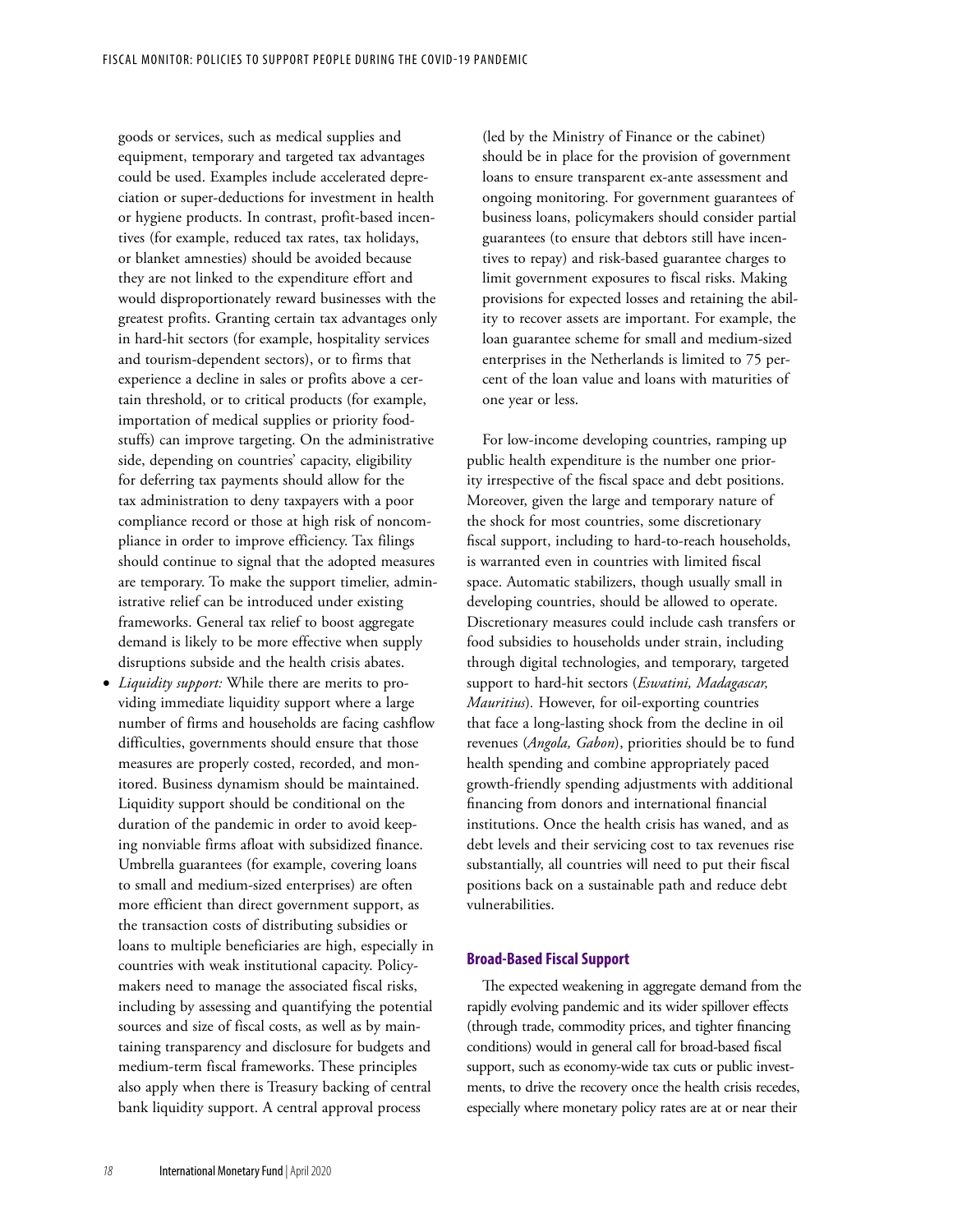effective lower bounds.7 Such a fiscal stimulus could boost business and consumer confidence (Bachmann and Sims 2012; Guimaraes, Machado, and Ribeiro 2016). The role for early broad-based stimulus, however, is likely to be more limited at the current juncture for several reasons. First, many pockets of localized outbreaks and some national lockdowns imply that a generalized fiscal stimulus is likely less effective given disruptions to production processes and supply chains. The output multiplier effects are likely small until business activity normalizes. Second, higher health care spending and targeted expenditure and tax measures could amount to sizable support. And third, decision and implementation lags imply that a generalized fiscal stimulus would likely start to boost demand once the pandemic fades. This would call for accelerating the implementation of already-budgeted investment projects, expediting previously planned discretionary measures, and planning for more fiscal support over time depending on available fiscal space. Some discretionary fiscal easing was already enacted, or was planned for 2020, to boost subdued growth that prevailed before the COVID-19 outbreak in a number of advanced economies (*Canada*, *Germany*, *Japan*, *Korea*, *United Kingdom*) and emerging market and developing economies (*Chile*, *China*, *India*, *Uganda*). These plans should be fully executed. To facilitate economic recovery as the coronavirus is contained, governments could plan to enact, for example, temporary payroll tax cuts to incentivize firms to hire and time-bound value-added-tax reductions to bring forward consumption, as well as implement accelerated investment, repair, and maintenance initiatives (depending on the countries' financing constraints).

## **Broader Country-Level Policies to Ensure Sustained Economic Recovery**

The current challenges arising from COVID-19 underscore the need to adopt, over time, broader enhancements to tax and expenditure policies that reduce vulnerabilities and boost medium-term growth. Improving social insurance schemes and safety nets can mitigate some concerns about how people would be protected in the event of a return of the current pandemic and future adverse macroeconomic shocks (Chapter 2). In high-debt countries, the pace and size of medium-term fiscal adjustment would need to be reassessed once the health crisis is over and the extent of the economic loss is better known. Any consolidation over the medium term should be appropriately paced, growth-friendly, and inclusive. Investing for the future remains an important priority for health care systems, infrastructure, low-carbon technologies, education, and research. This section discusses such recovery phase fiscal policies by country income group.

*Advanced economies with ample fiscal space* can take advantage of low interest rates to boost already weak potential growth by increasing spending on health care, research and development, training, and infrastructure—alongside changes to tax-benefit systems that can enhance resilience and raise productivity (*Germany*, the *Netherlands*). The case for public investment is particularly strong in countries with low or declining capital-to-GDP ratios (that is, where gross investment does not compensate for depreciation), slowing per capita capital accumulation (Figure 1.16), and weak aggregate demand. The fiscal expansion in *Korea* is expected to further foster female labor force participation and improve the social safety net (including to cushion the COVID-19 impact). To increase the automatic response of countries to shocks, unemployment insurance schemes and social safety nets should be improved to give adequate protection to vulnerable segments of the population.

*Advanced economies with some or limited fiscal space*  should strive to reconfigure their spending and revenue mix to allow for greater capital spending (*Italy*, *United States*), particularly in sectors where the quality of public capital has deteriorated (for example, health care and transport infrastructure). For countries with large public capital stocks (*Japan*), additional investment should be selective (for example, to build resilience against pandemics and natural disasters, develop low-carbon technologies, and digitalize). In the *United States*, in addition to the resources allocated under the CARES Act, more direct demand stimulus should be put in place to bolster activity once the immediate health crisis has passed. This could include meeting well-documented federal, state, and local infrastructure

<sup>7</sup>Fiscal policies will likely have larger multipliers during the post-virus recovery phase given economic slack if the effective lower bound on monetary policy rates binds or monetary policy is accommodative (Auerbach and Gorodnichenko 2012, 2013; English, Erceg, and Lopez-Salido 2017; Erceg and Lindé 2014; Miyamoto, Nguyen, and Sergeyev 2018; Gali 2019), and debt remains low (Leeper, Traum, and Walker 2017; Mao and Yang, forthcoming). For countries with high debt levels, large-scale discretionary fiscal stimulus through revenue or spending measures is likely to have less expansionary effects (Ilzetzki, Mendoza, and Vegh 2013; Nickel and Tudyka 2014; Bi, Shen, and Yang 2016; Fournier 2019; Fotiou, Shen, and Yang, forthcoming).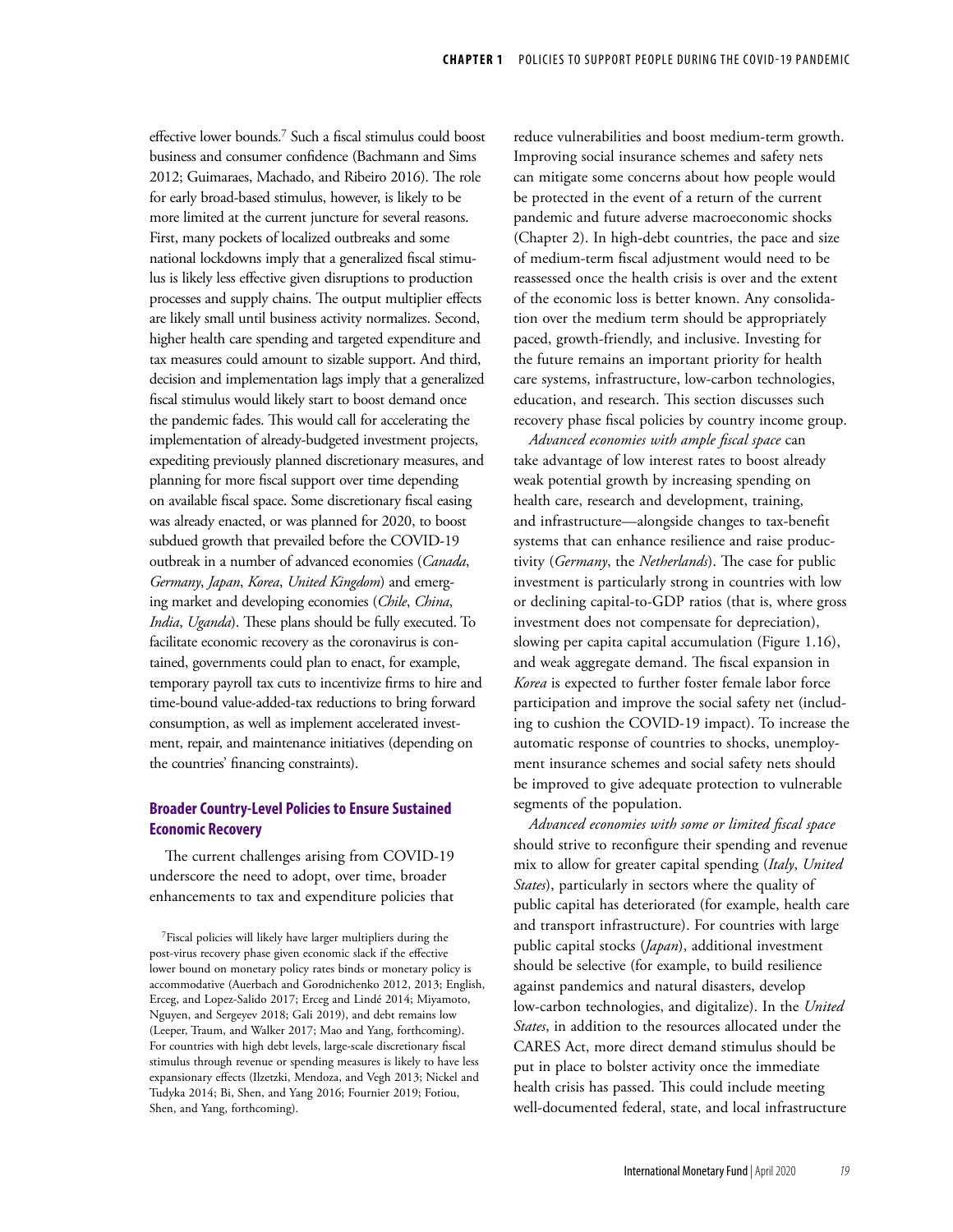

#### Figure 1.16. Public Capital Stocks across Selected Countries (Percent of GDP)

Note: Data labels use International Organization for Standardization (ISO) country codes. EMDEs = emerging market and developing economies.

needs, offering consumption vouchers to kickstart household spending, or investing to facilitate the transition to a lower-carbon economy. Additional relief can be provided to households, including further incentives to coordinate private creditors into offering delays in payments on auto, student, and credit card loans, as well as non-GSE (government-sponsored enterprise) mortgages. Moreover, once the COVID-19 crisis is over, prudent fiscal policies call for appropriately paced, inclusive, and credible adjustments to put debt ratios on a firm downward trajectory. To enhance the effectiveness of automatic stabilizers in these countries, social safety nets should be improved (*United States*).

*Emerging market and developing economies'* health systems generally have limited capacity, infrastructure needs that are pressing and substantially larger—with the potential to crowd in private sector investment (Eden and Kraay 2014)—and social safety nets that are relatively less developed (in coverage and adequacy) compared with advanced economies. In general, policymakers should finance development in a fiscally responsible way, improve the efficiency of public investment, and strengthen social safety nets. Taking advantage of unique identification systems (for example, Aadhaar in *India*) and new digital technologies (for example, the G-pay system in *Kenya*) can help deliver key public services, process applications for targeted income support, and implement direct cash transfers. The size of the initial fiscal support in response to the pandemic and financing constraints will determine the scope for additional fiscal action in the recovery phase. Once the

COVID-19 crisis is over, high-debt countries should, in general, pursue fiscal consolidation supported by growth-friendly measures. However, the size and pace of adjustments would need to be carefully recalibrated, taking into account the full impact of the pandemic on the economy and the extent of debt vulnerabilities.

• *Among the large emerging market and middle-income economies*, additional on-budget fiscal support in *China* focusing predominantly on rebalancing and increased spending on low-income households, public health, and social safety nets is warranted should the recovery fall short even after supply constraints are removed. Refraining from off-budget, large-scale infrastructure investment remains appropriate in *China* as returns are diminishing. In *India*, the fiscal stance should be eased as needed to accommodate necessary increases in public health expenditure in response to the pandemic and shield against a more severe economic downturn, using targeted and temporary measures. Once the current economic situation improves, a more ambitious, credible medium-term fiscal consolidation path is needed to bring debt and interest expenditure down. Transparency must improve, and the practice of shifting spending off-budget must be curtailed. In *Brazil*, further easing of fiscal policy may be needed to arrest a steep deterioration in aggregate demand. However, the authorities should continue to pursue fiscal reforms and develop a medium-term fiscal framework that preserves the expenditure ceiling rule

Source: IMF, Investment and Capital Dataset.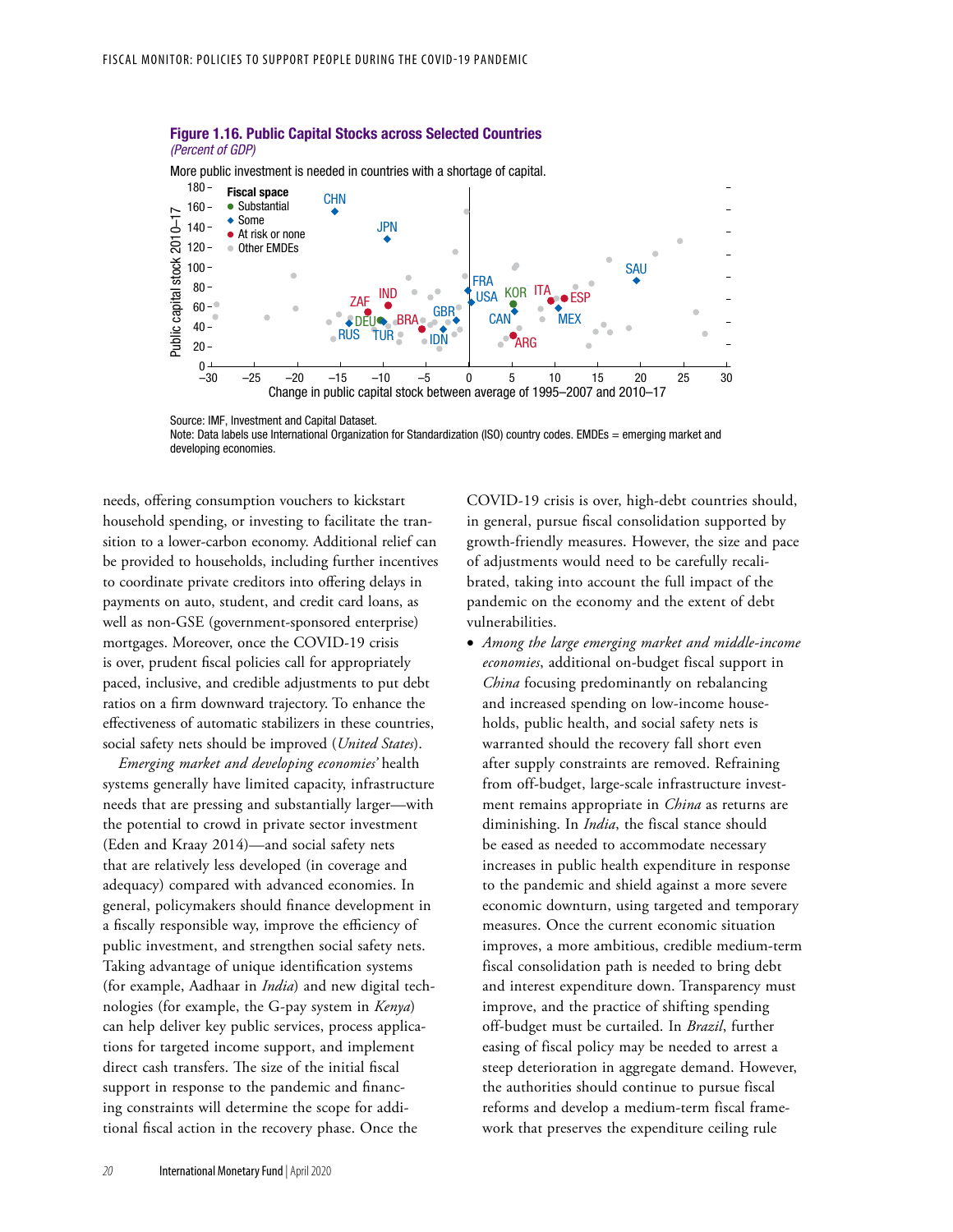and puts debt on a downward trajectory. Maintaining fiscal credibility is essential to restore investor confidence and attract much-needed investment once economic conditions start to normalize. *South Africa* should focus on containing the pandemic in the short term and undertaking fiscal consolidation over the medium term, accompanied by improving the efficiency of spending and implementing structural reforms. For many oil-exporting countries, the sharp fall in oil prices highlights the need for economic diversification as well as investing in low-carbon technologies.

- *Low-income developing countries* should strike a balance between addressing development needs and safeguarding debt sustainability once the health crisis wanes. Achieving this balance requires adhering to sound medium-term fiscal frameworks, raising domestic revenues, improving the efficiency of spending, and facilitating private sector activity through structural reforms and improvements in governance and the rule of law (Desruelle, Razafimahefa, and Sancak 2019). Priorities include the following:
	- o *Mobilizing domestic revenues when the pandemic abates:* The average tax-to-GDP ratio of low-income developing countries is significantly lower than that of emerging market and middle-income economies. The current tax gap (the difference between potential and realized tax ratios) is large—estimated at 3–5 percent of GDP in sub-Saharan African countries (May 2018 *Regional Economic Outlook: Sub-Saharan Africa*). Although challenging, building tax capacity is needed to substantially increase government revenues over the long term—from the current median level of 15 percent of GDP—in order to facilitate efforts to meet the needs outlined in the United Nations Sustainable Development Goals (Gaspar and others 2019). Cross-country experience shows that bolstering revenue collection requires a medium-term revenue strategy in which both tax policy and revenue administration efforts are well coordinated, such as the domestic revenue mobilization strategy recently adopted in *Uganda*. Measures include implementing well-designed value-added taxes, including timely refunds; building capacity for property taxation; gradually expanding the base for corporate and personal income taxes, including by eliminating costly tax exemptions; and efficiently taxing extractive industries (IMF 2019a). Other priorities include

### Figure 1.17. Low-Income Developing Countries: External Debt, by Creditors, 2010–18 (Percent of GDP)

The creditor base has shifted toward commercial and non–Paris Club creditors.



Sources: World Bank Debt Reporting System; and IMF staff estimates.

adopting a comprehensive risk-based strategy to improve compliance, with a focus on large taxpayers (*Uganda*). These efforts should be complemented with improved governance (April 2019 *Fiscal Monitor*). Concerns that the value-added tax might be regressive are better addressed within the overall tax-benefits system by strengthening safety nets.

o *Improving debt management and transparency:* Despite improvements in debt management and transparency in many low-income developing countries (*Cameroon, Ghana*), important gaps remain in some countries, including insufficient audits, lack of operational risk management, and incomplete coverage of debt statistics (such as those on borrowing terms and conditions of state-owned enterprises; see Chapter 2) (IMF 2019b). The likely impact of the COVID-19 pandemic on countries' public finances only reinforces the need to improve debt management and transparency. Further efforts are needed to manage risks and keep up with the evolving complexity of public debt structures and the rising share of external and nonconcessional financing (Figure 1.17). Measures include publishing regular debt reports, broadening the coverage of debt statistics, and limiting risks from contingent liabilities. Frontier economies, which have a large share of nonconcessional financing, should strengthen debt management governance (*Ghana*). These would help further develop local debt markets.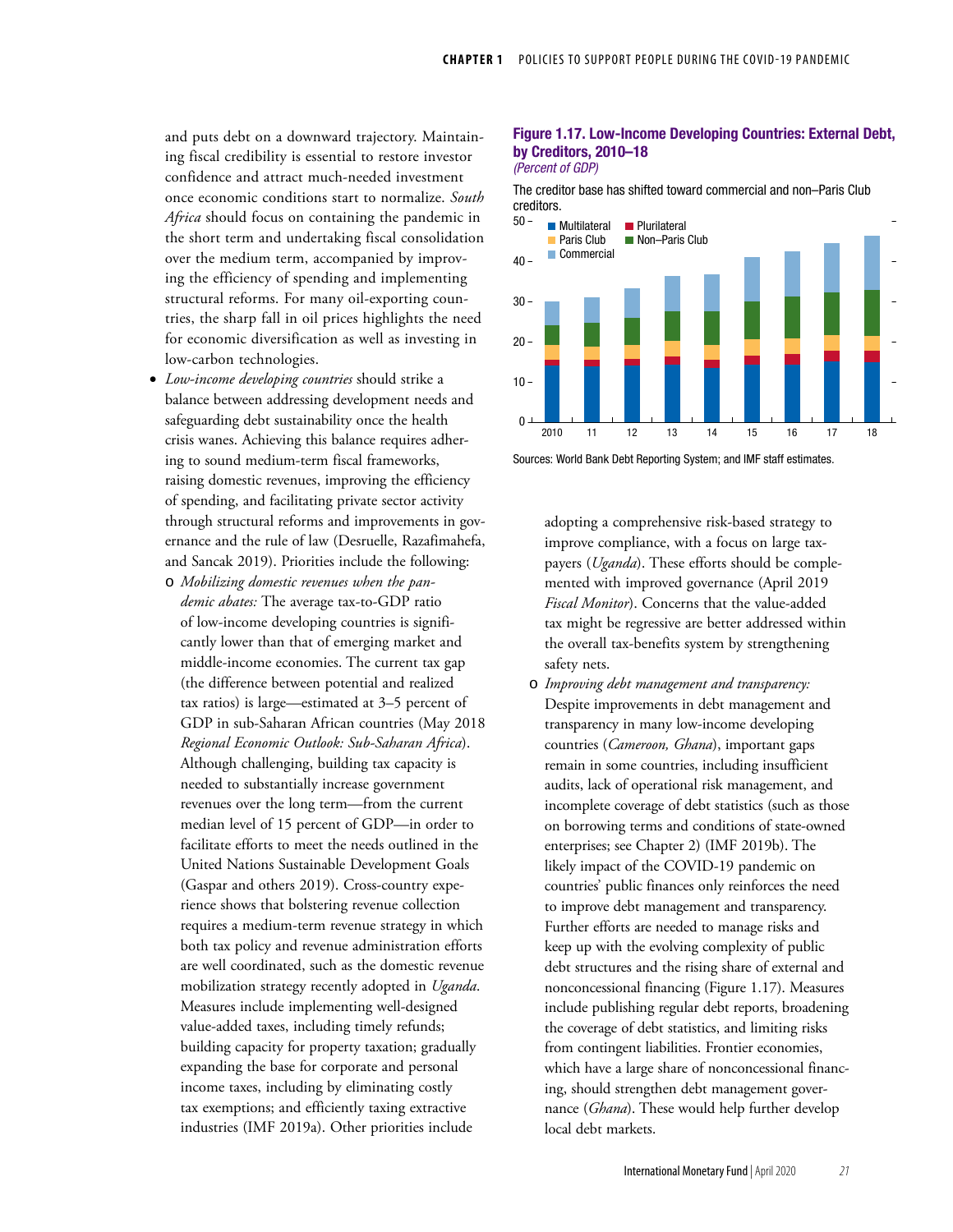### **Box 1.1. Understanding the Implications of Different Types of Fiscal Measures for Public Finances**

To address the economic and social challenges posed by the COVID-19 pandemic, governments are using fiscal measures that take various forms and have different budgetary and debt-related implications (Figure 1.1.1). Additional spending or tax cuts result in immediately higher budget deficits. Support to companies in financial trouble through loans or equity injections does not impact budgets directly but may increase debt or require additional borrowing. Guarantees do not affect deficits or debt in the near term, but they expose the government to medium- to long-term fiscal risks.

The full cost of most budgetary "above-the-line" measures is reflected in the fiscal balance, government debt, and increased borrowing needs in the short term. These measures include additional spending (for example, health services and unemployment benefits); capital grants and targeted transfers (for example, wage subsidies or direct transfers); or tax measures (for example, tax cuts or other relief) provided through standard budget channels. Deferrals of tax payments

and social security contributions have a temporary effect on the deficit and debt, and aim to provide liquidity to taxpayers. Although deferrals create a financing need today, the government will eventually be repaid in the future.

"Below-the-line" measures generally involve the creation of assets, such as loans or equity in firms. Equity injections or loans to firms may have little or no upfront impact on the fiscal deficit unless they have a concessional component, but they can increase debt or reduce liquidity. Government guarantees granted to banks, firms, or households usually have no immediate upfront cost in the form of deficit or debt unless the expected cost is budgeted, but they create a contingent liability, with the government exposed to future calls on guarantees. A loan default or loss in equity would reduce the government's assets, whereas a call on a guarantee would increase public debt, as the guaranteed debt is assumed by the government. These would reduce government net worth (assets net of liabilities).

|                                 | Today                 |           | Tomorrow <sup>1</sup>                 |           |  |  |
|---------------------------------|-----------------------|-----------|---------------------------------------|-----------|--|--|
|                                 | <b>Budget Balance</b> | Debt      | <b>Budget Balance or</b><br>Net Worth | Debt      |  |  |
| Additional spending or tax cuts |                       |           | Unchanged                             |           |  |  |
| Tax deferrals                   |                       |           |                                       |           |  |  |
| Loans <sup>2</sup>              | Unchanged             |           | (if firm defaults)                    | Unchanged |  |  |
| Equity injections <sup>2</sup>  | Unchanged             |           | (if firm fails)                       | Unchanged |  |  |
| Guarantees <sup>2</sup>         | Unchanged             | Unchanged | (if called)                           |           |  |  |

#### Figure 1.1.1. Likely Impact of Measures on the Government Budget and Debt

Source: IMF staff.

Note: All transactions are assumed to be financed through debt rather than by drawing on other government funds. <sup>1</sup> <sup>1</sup>Additional effect in the future rather than a combined effect with today's incurrence.

<sup>2</sup>If transactions are reasonably expected to have an economic rate of return. If not, treated like budgetary spending and revenue measures.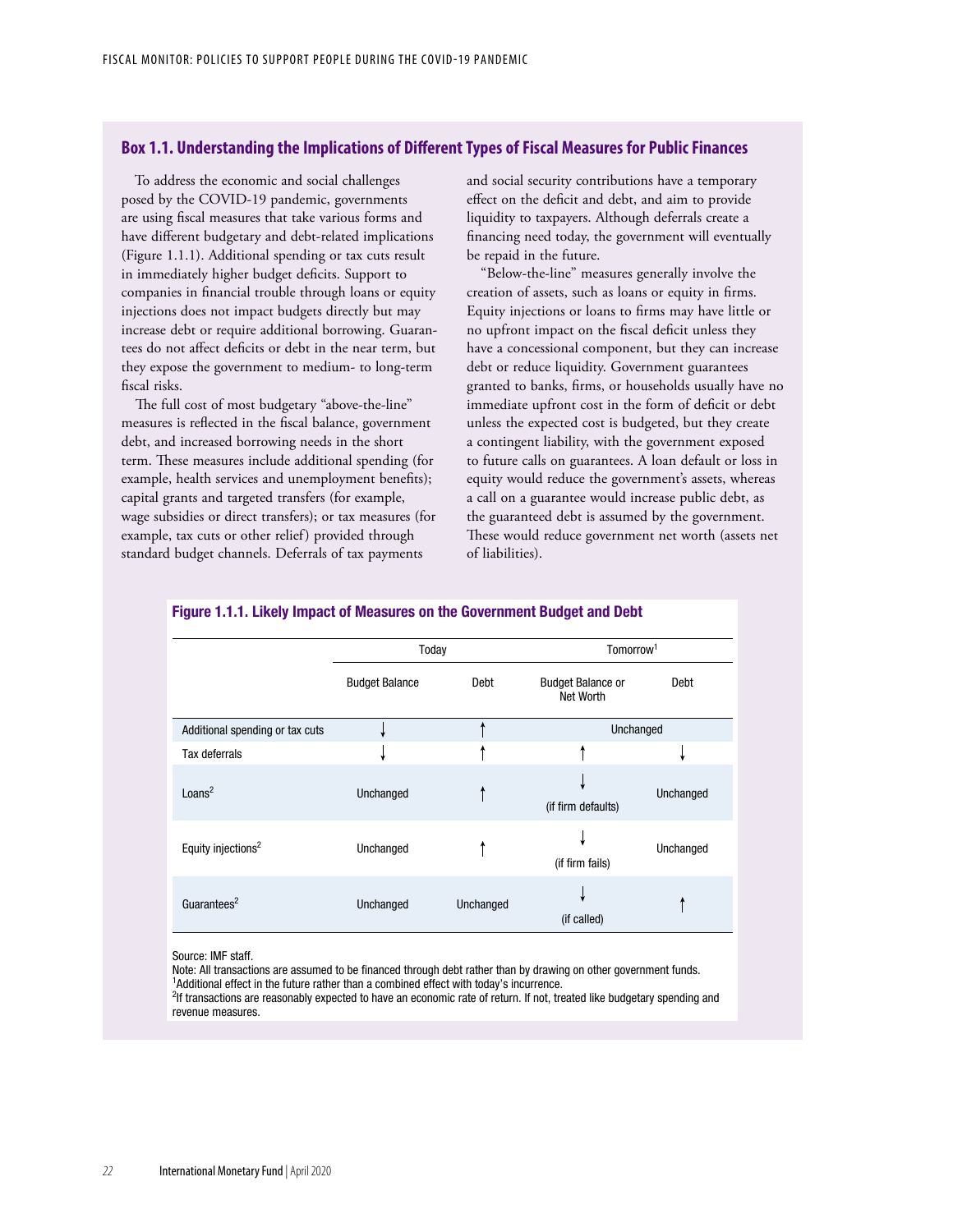## **Box 1.2. A Wave of Protests: Economic Reforms and Social Unrest**

An increasing number of protests have broken out during the past two years in various parts of the world, challenging governments and policymakers to understand and address the root causes of discontent. In *Ecuador*, *Haiti,* and the *Islamic Republic of Iran*, protests started when the government announced an increase in fuel prices, while protests in *France* were related to reforms of the railway system and pensions, and planned fuel tax increases, among other factors. In *Sudan,* a sharp increase in the price of bread and a shortage of fuel led to social unrest. In *Lebanon,* people took to the streets when the government announced the introduction of fees on internet-based calls, whereas in *Chile,* a small increase in public transport fares sparked social protests on much broader issues.

Protests over policy reforms—in particular, over price increases of basic goods and other fiscal measures—are not a new phenomenon (Morrisson 1996). For instance, cuts in public wages or increases in food and fuel prices sparked protests in *Burkina Faso, Ecuador*, *Nigeria,* and *Zambia* in the 1980s, and in *Gabon, Indonesia,* and the *Philippines* in the 1990s. In other cases, political rather than economic measures provoked unrest. Governments have struggled to understand the causes of protests and to design policies that could help reduce the risk of social unrest.

## *Common Themes: Root Causes and Triggers of Social Unrest*

Each country's protests are unique, but they seem to have broad common themes. Specific measures may trigger protests, but rising tensions quickly transform social unrest into a broader critique of government policies. People take to the streets because of long-standing grievances and perceptions of mistreatment (Passarelli and Tabellini 2017). High or rising levels of poverty and inequality, particularly in countries with weak social safety nets, can contribute to unrest. Protests are also more likely in countries with histories of widespread corruption, lack of transparency in public policy, and poor service delivery. Across countries, many groups feel that they lack a voice in public matters and that they are not well represented by existing political parties or the political system. According to Piketty (2018), for example, in some Western democracies, established political parties on both the left and right have become dominated by "highly educated or merchant" elites,

leaving the working class with less representation. In other regions, younger generations have been at the forefront of many recent protests, expressing their perceptions that existing policies pay scant attention to their welfare. Protests often also occur in waves, signaling a potential contagion effect, including across borders (Katz 1997; Chen, Lu, and Suen 2016). Examples include the Arab Spring in the early 2010s and the protests spreading across several countries in Latin America in 2019.

Although the long-standing challenges discussed above are multifaceted and have deep political, historical, and sociological roots, the triggers for protests are often related to specific types of economic policy measures that have commonalities across countries. Price increases for basic goods and energy products or reductions in public wages are more likely to face strong opposition because they threaten the livelihood of vulnerable segments of the population or take away important benefits from a societal group that can organize strong opposition, such as civil servants or the urban middle class. By comparison, cuts in public investment or general current expenditures entail less risk of unrest because their costs are sometimes deferred or indirectly dispersed over the entire population rather than concentrated on specific groups (Morrisson 1996). Countries could be vulnerable to new waves of social unrest, for example, if support measures are seen as insufficient to mitigate the COVID-19 crisis and its economic fallout, or as unfair by favoring the wealthy, or when those measures are later withdrawn.

### *Policy Design Matters*

Policymakers should address the country-specific, complex root causes of discontent. In the near term, policymakers have more control over the design of policy reforms and, in this regard, cross-country experiences provide lessons on how to reduce the likelihood of triggering unrest.

• Adequate planning and a clear strategy based on analysis and on mitigation measures increase the likelihood of success, as does an electoral mandate for reform (Clements and others 2013; OECD 2009). A gradual approach that allows citizens to adapt has often proven to be more politically acceptable. In contrast, reforms are less successful if undertaken hastily in response to immediate economic pressures (OECD 2018).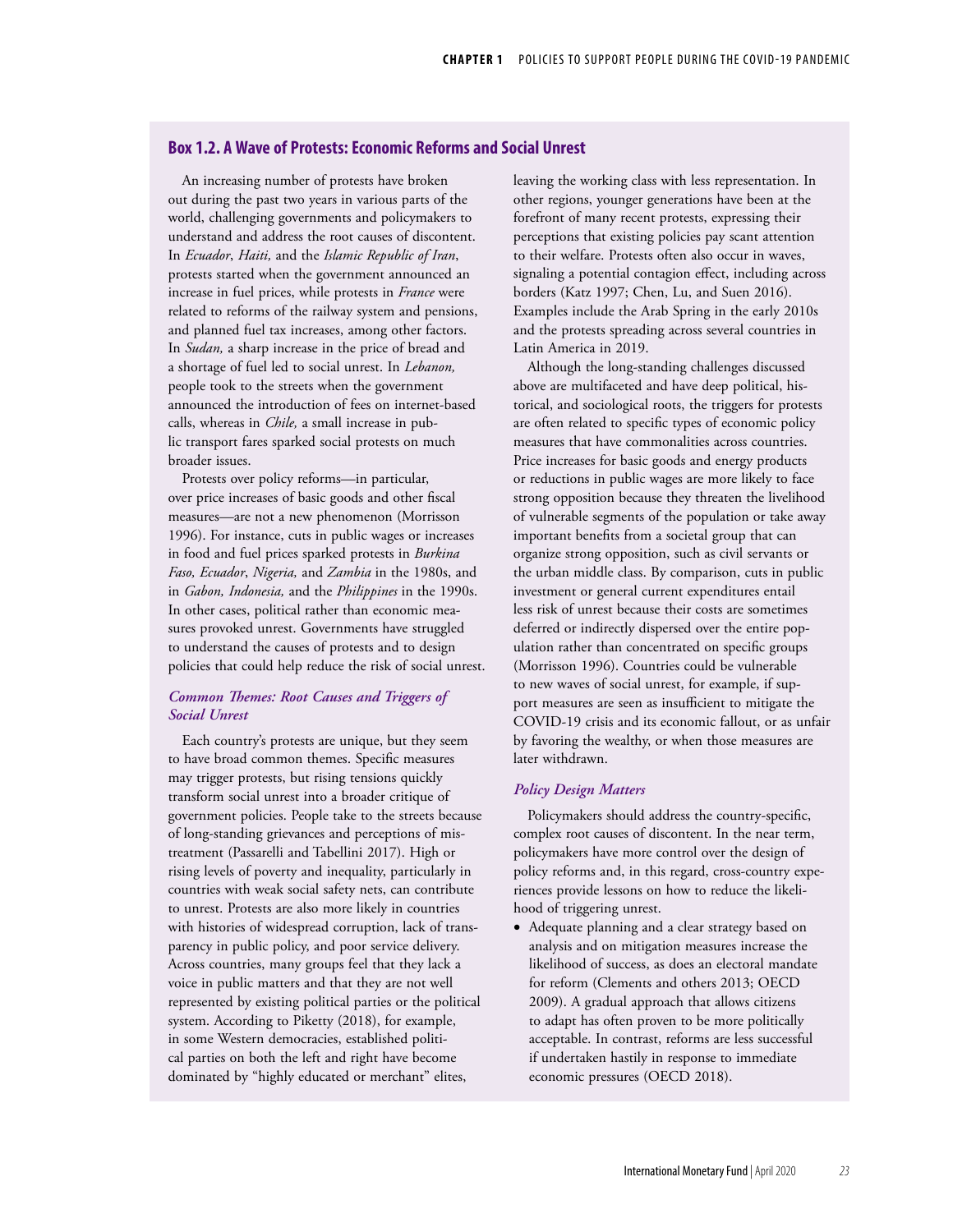### **Box 1.2** *(continued)*

- A reform plan should also include a strategy for overcoming opposition from interest groups, and mitigating measures for adversely affected groups, both of which are critical to building public support (Clements and others 2013; Inchauste and Victor 2017; Furceri and others 2019). Implementing mitigation measures before reforms, and publicly linking such measures to the reforms, can help demonstrate the government's commitment to protecting relevant groups. Any mitigation measure should provide adequate coverage and generosity and be visible to the relevant groups. For instance, the successful energy subsidy reform in the *Islamic Republic of Iran* in 2010 was preceded by a public information campaign accompanied by substantial and immediate cash transfers to households. In contrast, the large increase in fuel prices in November 2019, without prior notice or compensation, was met with protests because it occurred during a period of high unemployment and underlying dissatisfaction. When energy price increases triggered unrest in *Haiti* in 2018 and *Ecuador* in 2019, mitigation measures were either absent or not visible to the public, or were lacking in coverage and generosity. In *Morocco*, in contrast, the authorities phased out subsidies gradually and consulted stakeholders in 2014 before implementation of the reform, and a smoother rollout ensued.
- A far-reaching and consistent communications strategy can help build broad public support. At the

current juncture, making clear that support measures to address the COVID-19 crisis are temporary could help manage expectations. More generally, the communication strategy should include consultation with those stakeholders who are affected by the reform and can influence its success (Worley, Pasquier, and Canpolat 2018).<sup>1</sup> The information campaign should be transparent, explain the rationale for reform and the cost of the status quo, and present mitigation measures for adversely affected groups (Clements and others 2013). For example, ahead of the 2015 introduction of the value-added tax in *The Bahamas*, the government embarked on an in-depth public information campaign and implemented mitigation measures. The public must be made aware that the status quo is costly and of how any savings from reform can be redeployed to benefit the population (for example, by scaling up education and health care spending) (Inchauste and Victor 2017; OECD 2018).

• Although these lessons are grounded in empirical evidence and cross-country experience, it is important to recognize that the factors leading to unrest remain unpredictable and depend on rapidly evolving circumstances specific to individual countries as well as on regional and global factors.

<sup>1</sup>See Abdallah and others (2019) for an application of a communications strategy in Colombia.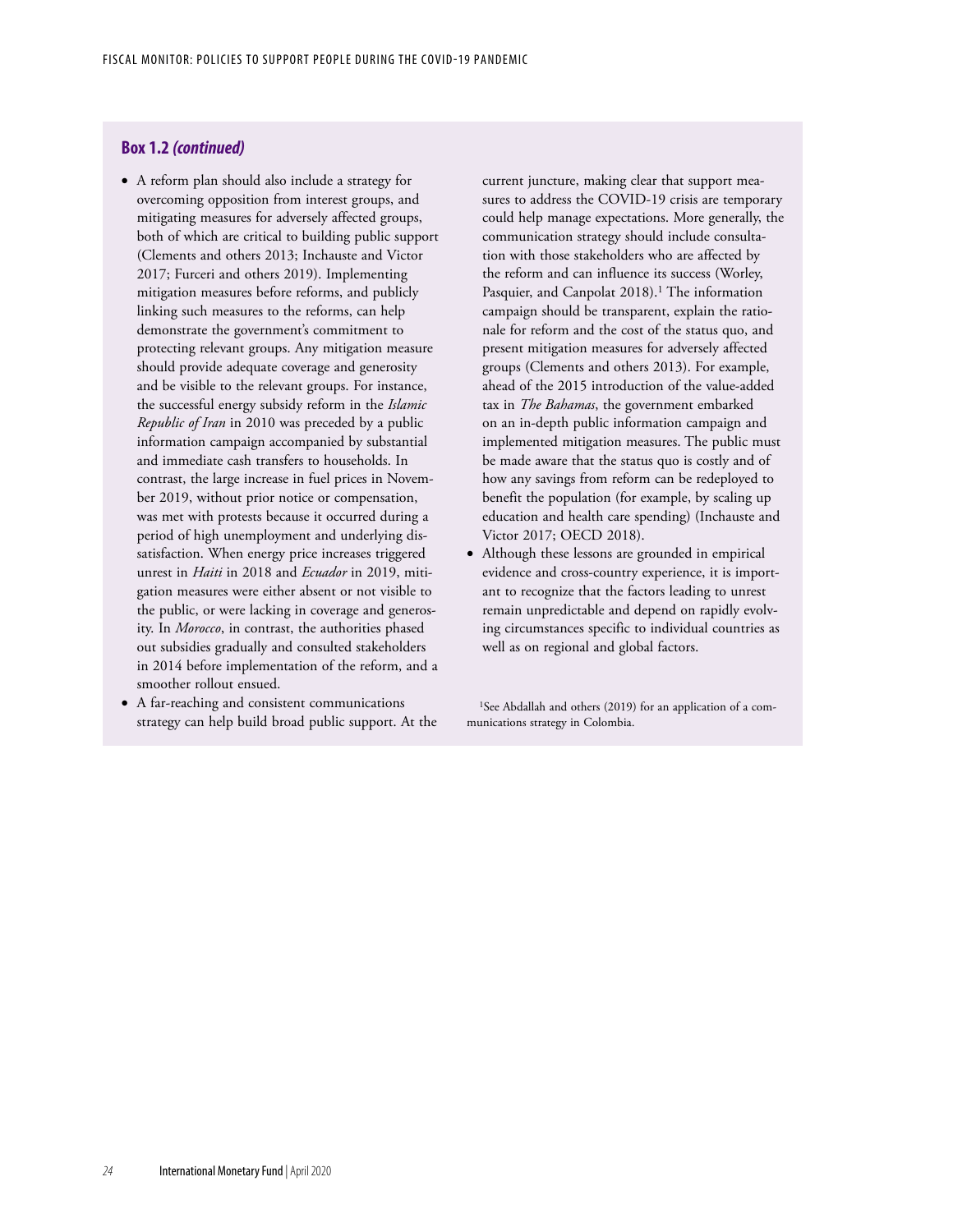### **References**

- Abdallah, Chadi, Fernanda Brollo, Ayal Frank, and Delphine Prady. 2019. *Colombia: Reforming Energy Pricing.* IMF Country Report 19/344, International Monetary Fund, Washington, DC.
- Auerbach, Alan J., and Yuriy Gorodnichenko. 2012. "Measuring the Output Responses to Fiscal Policy." *American Economic Journal: Economic Policy* 4 (2): 1–27.
- Auerbach, Alan J., and Yuriy Gorodnichenko. 2013. "Fiscal Multipliers in Recession and Expansion." In *Fiscal Policy after the Financial Crisis*, edited by Alberto Alesina and Francesco Giavazzi. Chicago: University of Chicago Press.
- Bachmann, Rudiger, and Eric R. Sims. 2012. "Confidence and the Transmission of Government Spending Shocks." *Journal of Monetary Economics* 59 (3): 235–49.
- Bi, Huixin, Wenyi Shen, and Shu-Chun S. Yang. 2016. "Debt-Dependent Effects of Fiscal Expansions." *European Economic Review* 88: 142–57.
- Cavalcanti, Tiago V. De V., Kamiar Mohaddes, and Mehdi Raissi. 2015. "Commodity Price Volatility and the Sources of Growth." *Journal of Applied Econometrics* 30 (6): 857–73.
- Chen, Heng, Yang K. Lu, and Wing Suen. 2016. "The Power of Whispers: A Theory of Rumor, Communication, and Revolution." *International Economic Review* 57 (1): 89–116.
- Clements, Benedict J., David Coady, Stefania Fabrizio, Sanjeev Gupta, Trevor Serge Coleridge Alleyne, and Carlo A. Sdralevich. 2013. *Energy Subsidy Reform: Lessons and Implications.* Washington, DC: International Monetary Fund.
- Desruelle, Dominique, Ivohasina F. Razafimahefa, and Cemile Sancak. 2019. *Sustainable Development, Sustainable Debt: Finding the Right Balance.* Washington, DC: International Monetary Fund.
- Eden, Maya, and Aart Kraay. 2014. *"Crowding in and the Returns to Government Investment in Low-Income Countries."* Policy Research Working Paper 6781, World Bank, Washington, DC.
- English, William B., Christopher J. Erceg, and David Lopez-Salido. 2017. "Money-Financed Fiscal Programs: A Cautionary Tale." Hutchins Center Working Paper 31, Brookings Institution, Washington, DC.
- Erceg, Christopher, and Jesper Lindé. 2014. "Is There a Fiscal Free Lunch in a Liquidity Trap?" *Journal of the European Economic Association* 12 (1): 73–107.
- Fotiou, Alexandra, Wenyi Shen, and Shu-Chun S. Yang. Forthcoming. "Fiscal-State Dependent Effects of Capital Income Tax Cuts." IMF Working Paper, International Monetary Fund, Washington, DC.
- Fournier, Jean-Marc. 2019. "A Buffer-Stock Model for the Government: Balancing Stability and Sustainability." IMF Working Paper 19/159, International Monetary Fund, Washington, DC.
- Furceri, Davide, Jun Ge, Jonathan David Ostry, Chris Papageorgiou, and Gabriele Ciminelli. 2019. "The Political Costs of

Reforms: Fear or Reality?" IMF Staff Discussion Note 19/08, International Monetary Fund, Washington, DC.

- Gali, Jordi. 2019. "The Effects of a Money-Financed Fiscal Stimulus." *Journal of Monetary Economics.*
- Gaspar, Vitor, David Amaglobeli, Mercedes Garcia-Escribano, Delphine Prady, and Mauricio Soto. 2019. *"Fiscal Policy and Development: Human, Social, and Physical Investment for the SDGs."* IMF Staff Discussion Note 19/03, International Monetary Fund, Washington, DC.
- Guimaraes, Bernardo, Caio Machado, and Marcel Ribeiro. 2016. "A Model of the Confidence Channel of Fiscal Policy." *Journal of Money, Credit and Banking* 48 (7): 1363–95.
- Ilzetzki, Ethan, Enrique G. Mendoza, and Carlos A. Vegh. 2013. "How Big (Small?) Are Fiscal Multipliers?" *Journal of Monetary Economics* 60 (2): 239–54.
- International Monetary Fund (IMF). 2009a. "The State of Public Finances—Outlook and Medium-Term Policies after the 2008 Crisis." IMF Policy Paper, Washington, DC.
- IMF. 2009b. "The State of Public Finances Cross-Country Fiscal Monitor: November 2009." IMF Staff Position Note 09/25, International Monetary Fund, Washington, DC.
- IMF. 2019a. *"Macroeconomic Developments and Prospects in Low-Income Developing Countries—2019."* IMF Policy Paper, Washington, DC.
- IMF. 2019b. "The Evolution of Public Debt Vulnerabilities in Lower Income Countries." IMF Policy Paper, Washington, DC.
- Inchauste, Gabriela, and David G. Victor. 2017. *The Political Economy of Energy Subsidy Reform.* Directions in Development Series. Washington, DC: World Bank.
- Jordà, Òscar, Katharina Knoll, Dmitry Kuvshinov, Moritz Schularick, and Alan M. Taylor. 2019. "The Rate of Return on Everything, 1870–2015." *Quarterly Journal of Economics* 134 (3): 1225–98.
- Kahn, Matthew E., Kamiar Mohaddes, Ryan N. C. Ng, M. Hashem Pesaran, Mehdi Raissi, and Jui-Chung Yang. 2019. "Long-Term Macroeconomic Effects of Climate Change: A Cross-Country Analysis." NBER Working Paper 26167, National Bureau of Economic Research, Cambridge, MA.
- Katz, Mark N. 1997. *Revolutions and Revolutionary Waves.* New York: St Martin's Press.
- Leeper, Eric M., Nora Traum, and Todd B. Walker. 2017. "Clearing Up the Fiscal Multiplier Morass." *American Economic Review* 107 (8): 2409–54.
- Mao, Ruoyun, and Shu-Chun S. Yang. Forthcoming. "Government Spending Effects in a Policy Constrained Environment." IMF Working Paper, International Monetary Fund, Washington, DC.
- Miyamoto, Wataru, Thuy Lan Nguyen, and Dmitriy Sergeyev. 2018. "Government Spending Multipliers under the Zero Lower Bound: Evidence from Japan." *American Economic Journal: Macroeconomics* 10 (3): 247–77.